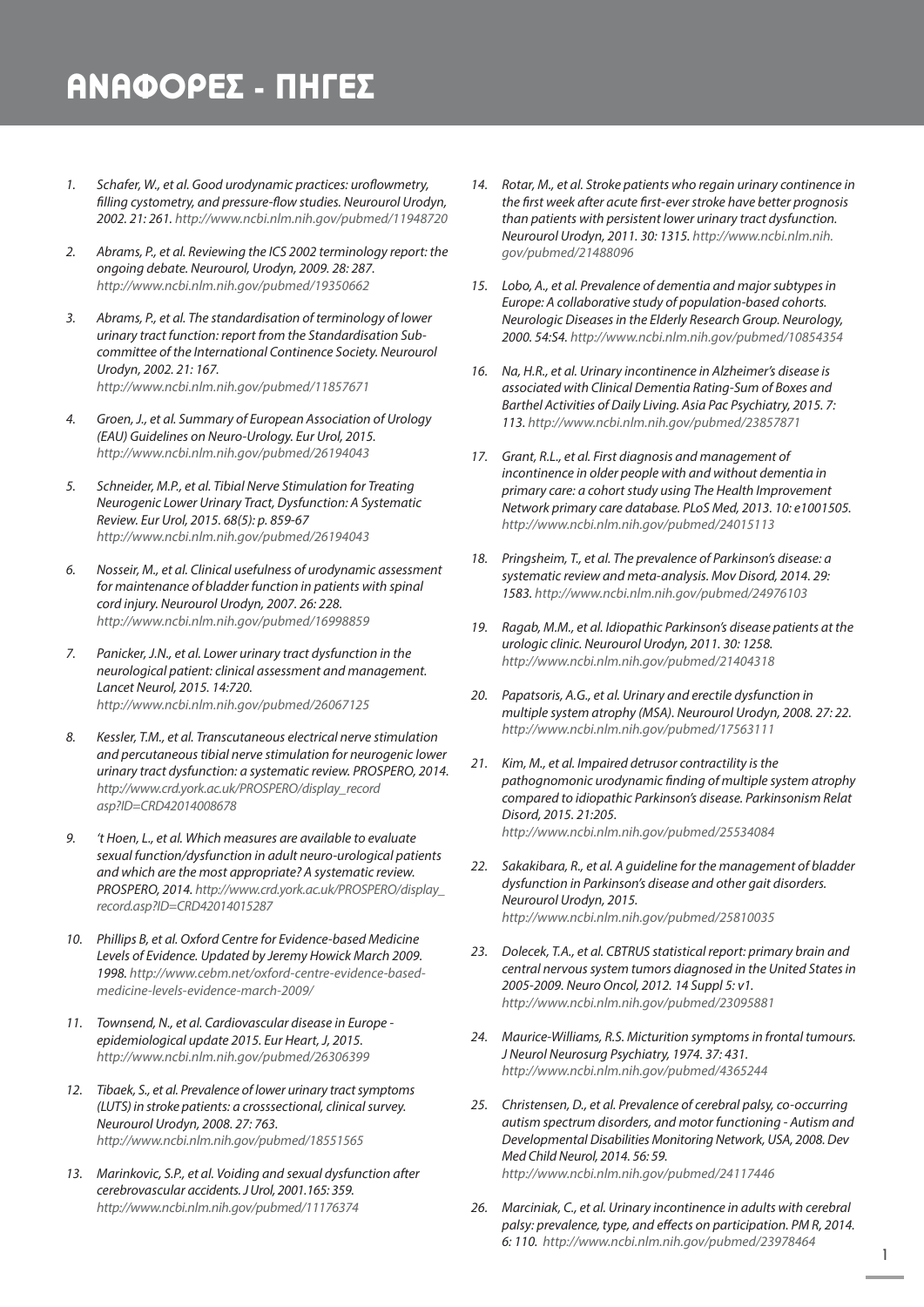- *27. Singh, A., et al. Global prevalence and incidence of traumatic spinal cord injury. Clin Epidemiol, 2014. 6: 309. http://www.ncbi.nlm.nih.gov/pubmed/25278785*
- *28. Weld, K.J., et al. Association of level of injury and bladder behavior in patients with post-traumatic spinal cord injury. Urology, 2000. 55: 490. http://www.ncbi.nlm.nih.gov/pubmed/10736489*
- *29. Kondo, A., et al. Neural tube defects: prevalence, etiology and prevention. Int J Urol, 2009. 16: 49. http://www.ncbi.nlm.nih.gov/pubmed/19120526*
- *30. Sawin, K.J., et al. The National Spina Bifida Patient Registry: profile of a large cohort of participants from the first 10 clinics. J Pediatr, 2015. 166: 444. http://www.ncbi.nlm.nih.gov/pubmed/25444012*
- *31. Bartolin, Z., et al. Relationship between clinical data and urodynamic findings in patients with lumbar intervertebral disk protrusion. Urol Res, 2002. 30: 219. http://www.ncbi.nlm.nih.gov/pubmed/12202938*
- *32. Lange, M.M., et al. Urinary and sexual dysfunction after rectal cancer treatment. Nat Rev Urol, 2011. 8: 51. http://www.ncbi.nlm.nih.gov/pubmed/21135876*
- *33. Federation, I.D., IDF Diabetes Atlas, 6th edn. 2013, International Diabetes Federation: Brussels, Belgium.*
- *34. Yuan, Z., et al. Diabetic cystopathy: A review. J Diabetes, 2015. 7: 442. http://www.ncbi.nlm.nih.gov/pubmed/25619174*
- *35. Pugliatti, M., et al. The epidemiology of multiple sclerosis in Europe. Eur J Neurol, 2006. 13: 700. http://www.ncbi.nlm.nih.gov/pubmed/16834700*
- *36. de Seze, M., et al. The neurogenic bladder in multiple sclerosis: review of the literature and proposal of management guidelines. Mult Scler, 2007. 13: 915. http://www.ncbi.nlm.nih.gov/pubmed/17881401*
- *37. Krassioukov, A., et al. International standards to document remaining autonomic function after spinal cord injury. J Spinal Cord Med, 2012. 35: 201. http://www.ncbi.nlm.nih.gov/pubmed/229257462*
- *38. Irwin, D.E., et al. Understanding the elements of overactive bladder: questions raised by the EPIC study. BJU Int, 2008. 101: 1381. http://www.ncbi.nlm.nih.gov/pubmed/18336602*
- *39. Fix, J.D., Neuroanatomy. 4th ed. 2008, Philadelphia, Pennsylvania, USA.*
- *40. Maynard, F.M., Jr., et al. International Standards for Neurological and Functional Classification of Spinal Cord Injury. American Spinal Injury Association. Spinal Cord, 1997. 35: 266. http://www.ncbi.nlm.nih.gov/pubmed/9160449*
- *41. Klevmark, B. Natural pressure-volume curves and conventional cystometry. Scand J Urol Nephrol Suppl, 1999. 201: 1. http://www.ncbi.nlm.nih.gov/pubmed/10573769*
- *42. Del Popolo, G., et al. Diagnosis and therapy for neurogenic bladder dysfunctions in multiple sclerosis patients. Neurol Sci, 2008. 29 Suppl 4: S352. http://www.ncbi.nlm.nih.gov/pubmed/19089675*
- *43. Satar, N., et al. The effects of delayed diagnosis and treatment in patients with an occult spinal dysraphism. J Urol, 1995. 154: 754. http://www.ncbi.nlm.nih.gov/pubmed/7609171*
- *44. Watanabe, T., et al. High incidence of occult neurogenic bladder dysfunction in neurologically intact patients with thoracolumbar spinal injuries. J Urol, 1998. 159: 965. http://www.ncbi.nlm.nih.gov/pubmed/9474194*
- *45. Ahlberg, J., et al. Neurological signs are common in patients with urodynamically verified "idiopathic" bladder overactivity. Neurourol Urodyn, 2002. 21: 65. http://www.ncbi.nlm.nih.gov/pubmed/11835426*
- *46. Bemelmans, B.L., et al. Evidence for early lower urinary tract dysfunction in clinically silent multiple sclerosis. J Urol, 1991. 145: 1219. http://www.ncbi.nlm.nih.gov/pubmed/2033697*
- *47. Klausner, A.P., et al. The neurogenic bladder: an update with management strategies for primary care physicians. Med Clin North Am, 2011. 95: 111. http://www.ncbi.nlm.nih.gov/pubmed/21095415*
- *48. Bors, E., et al. History and physical examination in neurological urology. J Urol, 1960. 83: 759. http://www.ncbi.nlm.nih.gov/pubmed/13802958*
- *49. Cameron, A.P., et al. The Severity of Bowel Dysfunction in Patients with Neurogenic Bladder. J Urol, 2015. http://www.ncbi.nlm.nih.gov/pubmed/25956470*
- *50. Vodušek, D.B. Lower urinary tract and sexual dysfunction in neurological patients. Eur Neurol, 2014. 72: 109. http://www.ncbi.nlm.nih.gov/pubmed/24993182*
- *51. Linsenmeyer, T.A., et al. Accuracy of individuals with spinal cord injury at predicting urinary tract infections based on their symptoms. J Spinal Cord Med, 2003. 26: 352. http://www.ncbi.nlm.nih.gov/pubmed/14992336*
- *52. Massa, L.M., et al. Validity, accuracy, and predictive value of urinary tract infection signs and symptoms in individuals with spinal cord injury on intermittent catheterization. J Spinal Cord Med, 2009. 32: 568. http://www.ncbi.nlm.nih.gov/pubmed/20025153*
- *53. Honjo, H., et al. Impact of convenience void in a bladder diary with urinary perception grade to assess overactive bladder symptoms: a community-based study. Neurourol Urodyn, 2010. 29: 1286. http://www.ncbi.nlm.nih.gov/pubmed/20878998*
- *54. Naoemova, I., et al. Reliability of the 24-h sensation-related bladder diary in women with urinary incontinence. Int Urogynecol J Pelvic Floor Dysfunct, 2008. 19: 955. http://www. ncbi.nlm.nih.gov/pubmed/18235981*
- *55. Henze, T. Managing specific symptoms in people with multiple sclerosis. Int MS J, 2005. 12: 60. http://www.ncbi.nlm.nih.gov/pubmed/16417816*
- *56. Liu, C.W., et al. The relationship between bladder management and health-related quality of life in patients with spinal cord injury in the UK. Spinal Cord, 2010. 48: 319. http://www.ncbi.nlm.nih.gov/pubmed/19841636*
- *57. Pannek, J., et al. Does optimizing bladder management equal optimizing quality of life? Correlation between health-related quality of life and urodynamic parameters in patients with spinal cord lesions. Urology, 2009. 74: 263. http://www.ncbi.nlm.nih.gov/pubmed/19428089*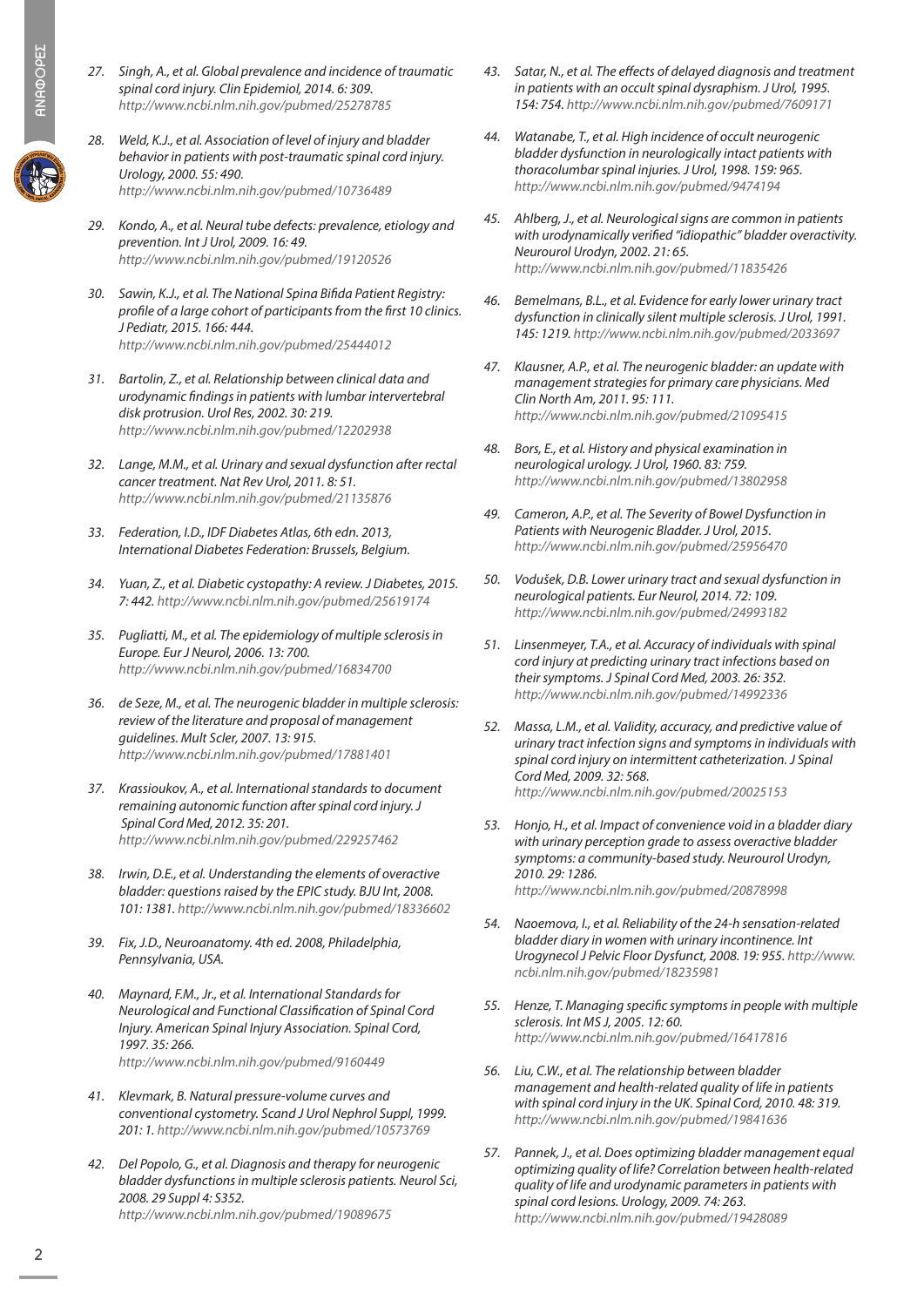- *58. Patel, D.P., et al. Patient reported outcomes measures in neurogenic bladder and bowel: A systematic review of the current literature. Neurourol Urodyn, 2014. http://www.ncbi.nlm.nih.gov/pubmed/25327455*
- *59. Bonniaud, V., et al. Qualiveen, a urinary-disorder specific instrument: 0.5 corresponds to the minimal important difference. J Clin Epidemiol, 2008. 61: 505. http://www.ncbi.nlm.nih.gov/pubmed/18394545*
- *60. Bonniaud, V., et al. Development and validation of the short form of a urinary quality of life questionnaire: SF-Qualiveen. J Urol, 2008. 180: 2592. http://www.ncbi.nlm.nih.gov/pubmed/18950816*
- *61. Bonniaud, V., et al. Italian version of Qualiveen-30: cultural adaptation of a neurogenic urinary disorder-specific instrument. Neurourol Urodyn, 2011. 30: 354. http://www.ncbi.nlm.nih.gov/pubmed/21305589*
- *62. Ciudin, A., et al. Quality of life of multiple sclerosis patients: translation and validation of the Spanish version of Qualiveen. Neurourol Urodyn, 2012. 31: 517. http://www.ncbi.nlm.nih.gov/pubmed/22396437*
- *63. D'Ancona, C.A., et al. Quality of life of neurogenic patients: translation and validation of the Portuguese version of Qualiveen. Int Urol Nephrol, 2009. 41: 29. http://www.ncbi.nlm.nih.gov/pubmed/18528780*
- *64. Pannek, J., et al. [Quality of life in German-speaking patients with spinal cord injuries and bladder dysfunctions. Validation of the German version of the Qualiveen questionnaire]. Urologe A, 2007. 46:1416. http://www.ncbi.nlm.nih.gov/pubmed/17605119*
- *65. Welk, B., et al. The conceptualization and development of a patient-reported neurogenic bladder symptom score. Res Rep Urol, 2013. 5: 129. http://www.ncbi.nlm.nih.gov/pubmed/24400244*
- *66. Gulick, E.E. Bowel management related quality of life in people with multiple sclerosis: psychometric evaluation of the QoL-BM measure. Int J Nurs Stud, 2011. 48: 1066. http://www.ncbi.nlm.nih.gov/pubmed/21377677*
- *67. Tsang, B., et al. A systematic review and comparison of questionnaires in the management of spinal cord injury, multiple sclerosis and the neurogenic bladder. Neurourol Urodyn, 2015. http://www.ncbi.nlm.nih.gov/pubmed/25620137*
	-
- *68. Schurch, B., et al. Reliability and validity of the Incontinence Quality of Life questionnaire in patients with neurogenic urinary incontinence. Arch Phys Med Rehabil, 2007. 88: 646. http://www.ncbi.nlm.nih.gov/pubmed/17466735*
- *69. Hollingworth, W., et al. Exploring the impact of changes in neurogenic urinary incontinence frequency and conditionspecific quality of life on preference-based outcomes. Qual Life Res, 2010.19: 323. http://www.ncbi.nlm.nih.gov/pubmed/20094804*
- *70. Cella, D.F., et al. Validation of the functional assessment of multiple sclerosis quality of life instrument. Neurology, 1996. 47: 129. http://www.ncbi.nlm.nih.gov/pubmed/8710066*
- *71. Wesson, J.M., et al. The functional index for living with multiple sclerosis: development and validation of a new quality of life questionnaire. Mult Scler, 2009. 15: 1239. http://www.ncbi.nlm.nih.gov/pubmed/19737850*
- *72. Gold, S.M., et al. Disease specific quality of life instruments in multiple sclerosis: validation of the Hamburg Quality of Life Questionnaire in Multiple Sclerosis (HAQUAMS). Mult Scler, 2001. 7: 119. http://www.ncbi.nlm.nih.gov/pubmed/11424632*
- *73. Goodin, D.S. A questionnaire to assess neurological impairment in multiple sclerosis. Mult Scler, 1998. 4: 444. http://www.ncbi.nlm.nih.gov/pubmed/9839306*
- *74. Foley, F.W., et al. The Multiple Sclerosis Intimacy and Sexuality Questionnaire - re-validation and development of a 15-item version with a large US sample. Mult Scler, 2013. 19: 1197. http://www.ncbi.nlm.nih.gov/pubmed/23369892*
- *75. Sanders, A.S., et al. The Multiple Sclerosis Intimacy and Sexuality Questionnaire-19 (MSISQ-19). Sexuality and Disability, 2000. 18: 3.*
- *76. Marrie, R.A., et al. Validity and reliability of the MSQLI in cognitively impaired patients with multiple sclerosis. Mult Scler, 2003. 9: 621. http://www.ncbi.nlm.nih.gov/pubmed/14664477*
- *77. Vickrey, B.G., et al. A health-related quality of life measure for multiple sclerosis. Qual Life Res,1995. 4: 187. http://www.ncbi.nlm.nih.gov/pubmed/7613530*
- *78. Honan, C.A., et al. The multiple sclerosis work difficulties questionnaire (MSWDQ): development of a shortened scale. Disabil Rehabil, 2014. 36: 635. http://www.ncbi.nlm.nih.gov/pubmed/23786346*
- *79. Welk, B., et al. The validity and reliability of the neurogenic bladder symptom score. J Urol, 2014. 192: 452. http://www.ncbi.nlm.nih.gov/pubmed/24518764*
- *80. Bonniaud, V., et al. Measuring quality of life in multiple sclerosis patients with urinary disorders using the Qualiveen questionnaire. Arch Phys Med Rehabil, 2004. 85: 1317. http:// www.ncbi.nlm.nih.gov/pubmed/15295759*
- *81. Franceschini, M., et al. Follow-up in persons with traumatic spinal cord injury: questionnaire reliability. Eura Medicophys, 2006. 42: 211. http://www.ncbi.nlm.nih.gov/pubmed/17039217*
- *82. Noreau, L., et al. Development and assessment of a community follow-up questionnaire for the Rick Hansen spinal cord injury registry. Arch Phys Med Rehabil, 2013. 94: 1753. http://www.ncbi.nlm.nih.gov/pubmed/23529142*
- *83. Liu, N., et al. Iatrogenic urological triggers of autonomic dysreflexia: a systematic review. Spinal Cord, 2015. 53: 500. http://www.ncbi.nlm.nih.gov/pubmed/25800696*
- *84. Labat, J.J., et al. Diagnostic criteria for pudendal neuralgia by pudendal nerve entrapment (Nantes criteria). Neurourol Urodyn, 2008. 27: 306. http://www.ncbi.nlm.nih.gov/pubmed/17828787*
- *85. Brown, D.L., Atlas of regional anesthesia. 3rd. ed. 2006, Philadelphia*
- *86. Gray's anatomy, . 40th ed, ed. S. S. 2008.*

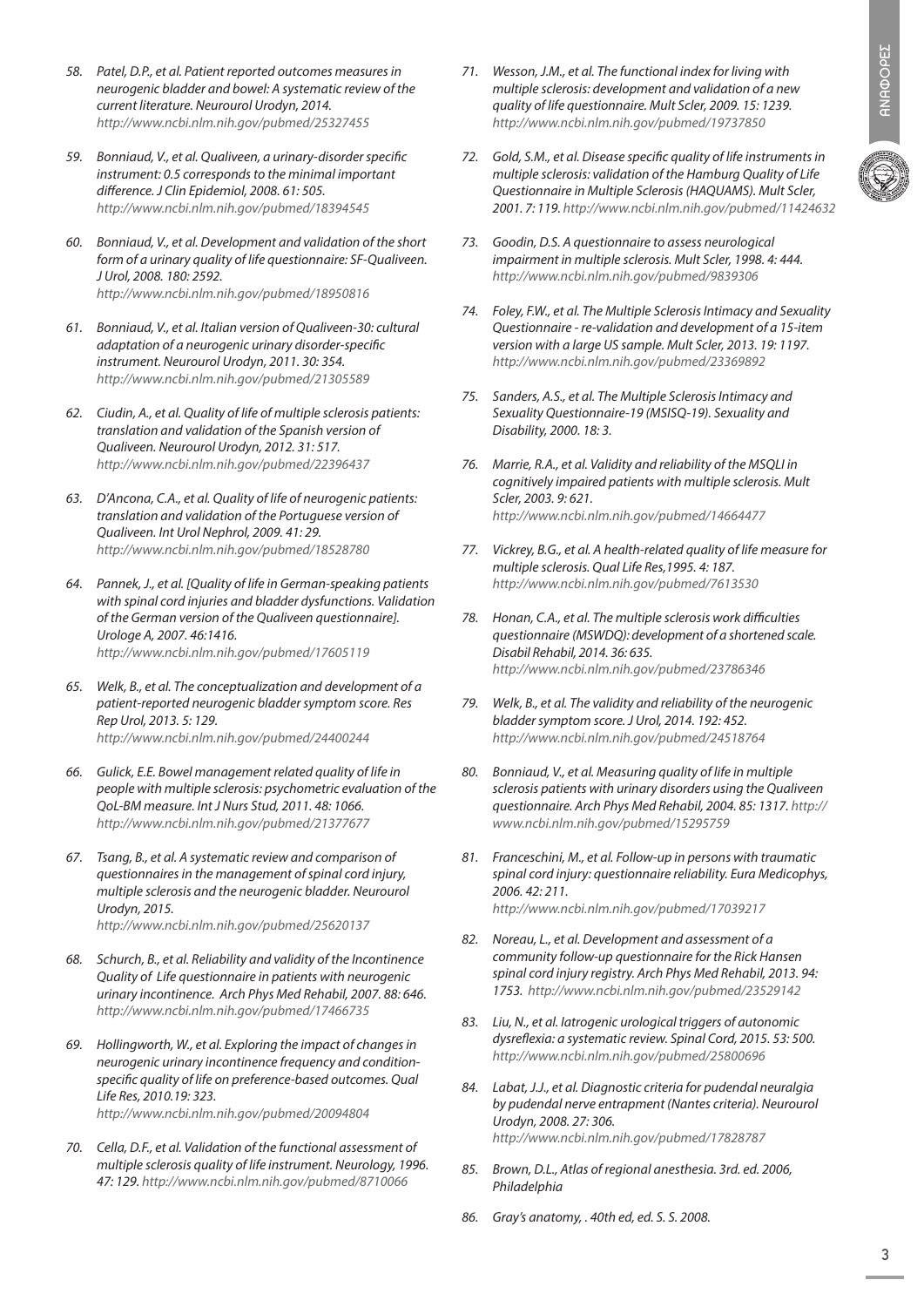- **ANAOOPEE** ΑΝΑΦΟΡΕΣ
- 
- *87. Bellucci, C.H., et al. Neurogenic lower urinary tract dysfunctiondo we need same session repeat urodynamic investigations? J Urol, 2012. 187: 1318. http://www.ncbi.nlm.nih.gov/pubmed/22341264*
- *88. Walter, M., et al. Autonomic dysreflexia and repeatability of cardiovascular changes during same session repeat urodynamic investigation in women with spinal cord injury. World J Urol, 2015. http://www.ncbi.nlm.nih.gov/pubmed/26055644*
- *89. Gammie, A., et al. International Continence Society guidelines on urodynamic equipment performance. Neurourol Urodyn, 2014. 33: 370. http://www.ncbi.nlm.nih.gov/pubmed/24390971*
- *90. McGuire, E.J., et al. Leak-point pressures. Urol Clin North Am, 1996. 23: 253. http://www.ncbi.nlm.nih.gov/pubmed/8659025*
- *91. Ozkan, B., et al. Which factors predict upper urinary tract deterioration in overactive neurogenic bladder dysfunction? Urology, 2005. 66: 99. http://www.ncbi.nlm.nih.gov/pubmed/15992868*
- *92. Wang, Q.W., et al. Is it possible to use urodynamic variables to predict upper urinary tract dilatation in children with neurogenic bladder-sphincter dysfunction? BJU Int, 2006. 98: 1295. http://www.ncbi.nlm.nih.gov/pubmed/17034510*
- *93. Linsenmeyer, T.A., et al. The impact of urodynamic parameters on the upper tracts of spinal cord injured men who void reflexly. J Spinal Cord Med, 1998. 21: 15. http://www.ncbi.nlm.nih.gov/pubmed/9541882*
- *94. McGuire, E.J., et al. Prognostic value of urodynamic testing in myelodysplastic patients. J Urol, 1981. 126: 205. http://www.ncbi.nlm.nih.gov/pubmed/7196460*
- *95. Krongrad, A., et al. Bladder neck dysynergia in spinal cord injury. Am J Phys Med Rehabil, 1996. 75:204. http://www.ncbi.nlm.nih.gov/pubmed/8663928*
- *96. Weld, K.J., et al. Clinical significance of detrusor sphincter dyssynergia type in patients with posttraumatic spinal cord injury. Urology, 2000. 56: 565. http://www.ncbi.nlm.nih.gov/pubmed/11018603*
- *97. Rossier, A.B., et al. 5-microtransducer catheter in evaluation of neurogenic bladder function. Urology, 1986. 27: 371. http://www.ncbi.nlm.nih.gov/pubmed/3962062*
- *98. Al-Ali, M., et al. A 10 year review of the endoscopic treatment of 125 spinal cord injured patients with vesical outlet obstruction: does bladder neck dyssynergia exist? Paraplegia, 1996. 34: 34. http://www.ncbi.nlm.nih.gov/pubmed/8848321*
- *99. Bacsu, C.D., et al. Diagnosing detrusor sphincter dyssynergia in the neurological patient. BJU Int, 2012. 109 Suppl 3: 31. http://www.ncbi.nlm.nih.gov/pubmed/22458490*
- *100. Lose, G., et al. Standardisation of urethral pressure measurement: report from the Standardisation Sub-Committee of the International Continence Society. Neurourol Urodyn, 2002. 21: 258. http://www.ncbi.nlm.nih.gov/pubmed/11948719*
- *101. Marks, B.K., et al. Videourodynamics: indications and technique. Urol Clin North Am, 2014. 41: 383. http://www.ncbi.nlm.nih.gov/pubmed/25063594*
- *102. Geirsson, G., et al. The ice-water test--a simple and valuable supplement to routine cystometry. Br J Urol, http://www.ncbi.nlm.nih.gov/pubmed/8343894 1993. 71: 681*
- *103. Geirsson, G., et al. Pressure, volume and infusion speed criteria for the ice-water test. Br J Urol, 1994. 73: 498. http://www.ncbi.nlm.nih.gov/pubmed/8012770*
- *104. Al-Hayek, S., et al. The 50-year history of the ice water test in urology. J Urol, 2010. 183: 1686. http://www.ncbi.nlm.nih.gov/pubmed/20299050*
- *105. Lapides, J. Neurogenic bladder. Principles of treatment. Urol Clin North Am, 1974. 1: 81. http://www.ncbi.nlm.nih.gov/pubmed/4428540*
- *106. Riedl, C.R., et al. Electromotive administration of intravesical bethanechol and the clinical impact on acontractile detrusor management: introduction of a new test. J Urol, 2000. 164: 2108. http://www.ncbi.nlm.nih.gov/pubmed/11061937*
- *107. Podnar, S., et al. Lower urinary tract dysfunction in patients with peripheral nervous system lesions. Handb Clin Neurol, 2015. 130: 203. http://www.ncbi.nlm.nih.gov/pubmed/26003246*
- *108. Ouyang, L., et al. Characteristics and survival of patients with end stage renal disease and spina bifida in the United States renal data system. J Urol, 2015. 193: 558. http://www.ncbi.nlm.nih.gov/pubmed/25167993*
- *109. Lawrenson, R., et al. Renal failure in patients with neurogenic lower urinary tract dysfunction. Neuroepidemiology, 2001. 20: 138. http://www.ncbi.nlm.nih.gov/pubmed/11359083*
- *110. Averbeck, M.A., et al. Follow-up of the neuro-urological patient: a systematic review. BJU Int, 2015. 115 Suppl 6: 39. http://www.ncbi.nlm.nih.gov/pubmed/25891319*
- *111. Stöhrer, M., et al. Diagnosis and treatment of bladder dysfunction in spinal cord injury patients. Eur Urol Update Series 1994. 3: 170.*
- *112. Drake, M., et al., Conservative management in neuropathic urinary incontinence, in Incontinence, P. Abrams, L. Cardozo, S. Khoury & A. Wein, Editors. 2013, Health Publication: Plymouth: 2013; pp. 827-1000.*
- *113. Chamberlain, J.D., et al. Mortality and longevity after a spinal cord injury: systematic review and meta-analysis. Neuroepidemiology, 2015. 44:182. http://www.ncbi.nlm.nih.gov/pubmed/25997873*
- *114. Game, X., et al. Botulinum toxin A detrusor injections in patients with neurogenic detrusor overactivity significantly decrease the incidence of symptomatic urinary tract infections. Eur Urol, 2008. 53: 613. http://www.ncbi.nlm.nih.gov/pubmed/17804150*
- *115. Frankel, H.L., et al. Long-term survival in spinal cord injury: a fifty year investigation. Spinal Cord, 1998. 36: 266. http://www.ncbi.nlm.nih.gov/pubmed/9589527*
- *116. Jamil, F. Towards a catheter free status in neurogenic bladder dysfunction: a review of bladder management options in spinal cord injury (SCI). Spinal Cord, 2001. 39: 355. http://www.ncbi.nlm.nih.gov/pubmed/11464308*
- *117. Thietje, R., et al. Mortality in patients with traumatic spinal cord injury: descriptive analysis of 62 deceased subjects. J Spinal Cord Med, 2011. 34: 482. http://www.ncbi.nlm.nih.gov/pubmed/22118255*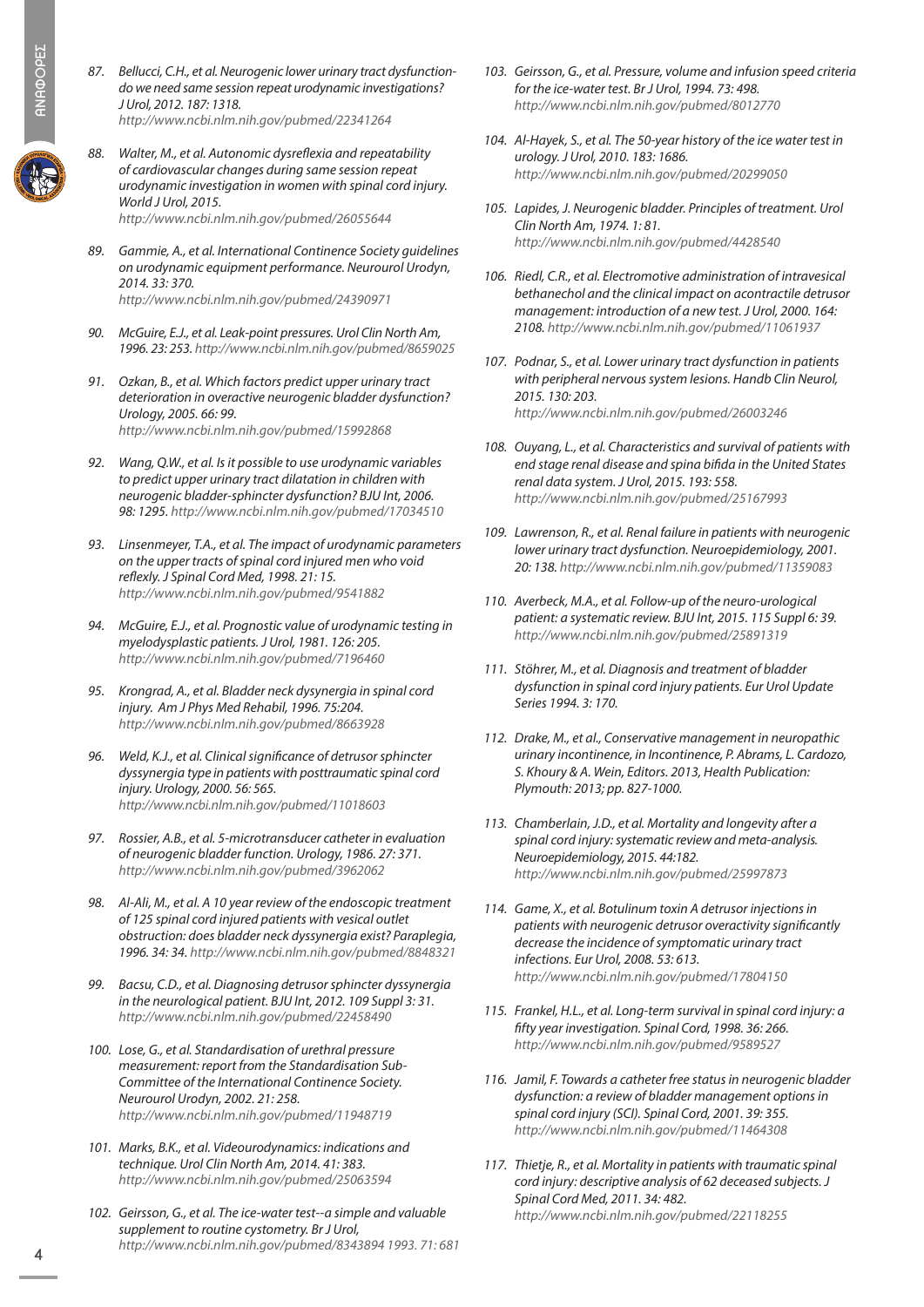- *118. Hackler, R.H. A 25-year prospective mortality study in the spinal cord injured patient: comparison with the long-term living paraplegic. J Urol, 1977. 117: 486. http://www.ncbi.nlm.nih.gov/pubmed/850323*
- *119. Rodrigues, P., et al. Involuntary detrusor contraction is a frequent finding in patients with recurrent urinary tract infections. Urol Int, 2014. 93: 67. http://www.ncbi.nlm.nih.gov/pubmed/25011551*
- *120. Bauer, S.B. Neurogenic bladder: etiology and assessment. Pediatr Nephrol, 2008. 23: 541. http://www.ncbi.nlm.nih.gov/pubmed/18270749*
- *121. Barbalias, G.A., et al. Critical evaluation of the Crede maneuver: a urodynamic study of 207 patients. J Urol, 1983. 130: 720. http://www.ncbi.nlm.nih.gov/pubmed/6887405*
- *122. Reinberg, Y., et al. Renal rupture after the Crede maneuver. J Pediatr, 1994. 124: 279. http://www.ncbi.nlm.nih.gov/pubmed/8301439*
- *123. Wyndaele, J.J., et al. Neurologic urinary incontinence. Neurourol Urodyn, 2010. 29: 159. http://www.ncbi.nlm.nih.gov/pubmed/20025021*
- *124. Drake, M.J., et al., Neurologic Urinary and Faecal Incontinence., in Incontinence, P. Abrams, L. Cardozo, S. Khoury & A. Wein, Editors. 2013, ICUD-EAU.*
- *125. Menon, E.B., et al. Bladder training in patients with spinal cord injury. Urology, 1992. 40: 425. http://www.ncbi.nlm.nih.gov/pubmed/1441039*
- *126. Furusawa, K., et al. Incidence of symptomatic autonomic dysreflexia varies according to the bowel and bladder management techniques in patients with spinal cord injury. Spinal Cord, 2011. 49: 49. http://www.ncbi.nlm.nih.gov/pubmed/20697419*
- *127. Outcomes following traumatic spinal cord injury: clinical practice guidelines for health-care professionals. J Spinal Cord Med, 2000. 23: 289. http://www.ncbi.nlm.nih.gov/pubmed/17536300*
- *128. El-Masri, W.S., et al. Long-term follow-up study of outcomes of bladder management in spinal cord injury patients under the care of the Midlands Centre for Spinal Injuries in Oswestry. Spinal Cord, 2012. 50:14. http://www.ncbi.nlm.nih.gov/pubmed/21808256*
- *129. Singh, R., et al. Bladder management methods and urological complications in spinal cord injury patients. Indian J Orthop, 2011. 45:141. http://www.ncbi.nlm.nih.gov/pubmed/21430869*
- *130. Fall, M., et al. Electrical stimulation. A physiologic approach to the treatment of urinary incontinence. Urol Clin North Am, 1991. 18: 393. http://www.ncbi.nlm.nih.gov/pubmed/2017820*
- *131. Vodusek, D.B., et al. Detrusor inhibition induced by stimulation of pudendal nerve afferents. Neurourol Urodyn, 1986. 5: 381.*
- *132. Bemelmans, B.L., et al. Neuromodulation by implant for treating lower urinary tract symptoms and dysfunction. Eur Urol, 1999. 36: 81. http://www.ncbi.nlm.nih.gov/pubmed/10420026*
- *133. Primus, G., et al. Maximal external electrical stimulation for treatment of neurogenic or nonneurogenic urgency and/or urge incontinence. Neurourol Urodyn, 1996. 15: 187. http://www.ncbi.nlm.nih.gov/pubmed/8732985*
- *134. Zecca, C., et al. Maintenance percutaneous posterior nerve stimulation for refractory lower urinary tract symptoms in patients with multiple sclerosis: an open label, multicenter, prospective study. J Urol, 2014. 191: 697. http://www.ncbi.nlm.nih.gov/pubmed/24076308*



- *135. Kessler, T.M., et al. Transcutaneous electrical nerve stimulation and percutaneous tibial nerve stimulation for neurogenic lower urinary tract dysfunction: a systematic review. PROSPERO 2014.*
- *136. McClurg, D., et al. Neuromuscular electrical stimulation and the treatment of lower urinary tract dysfunction in multiple sclerosis-a double blind, placebo controlled, randomised clinical trial. Neurourol Urodyn, 2008. 27: 231. http://www.ncbi.nlm.nih.gov/pubmed/17705160*
- *137. McClurg, D., et al. Comparison of pelvic floor muscle training, electromyography biofeedback, and neuromuscular electrical stimulation for bladder dysfunction in people with multiple sclerosis: a randomized pilot study. Neurourol Urodyn, 2006. 25: 337. http://www.ncbi.nlm.nih.gov/pubmed/16637070*
- *138. Hagerty, J.A., et al. Intravesical electrotherapy for neurogenic bladder dysfunction: a 22-year experience. J Urol, 2007. 178: 1680. http://www.ncbi.nlm.nih.gov/pubmed/17707024*
- *139. Primus, G., et al. Restoration of micturition in patients with acontractile and hypocontractile detrusor by transurethral electrical bladder stimulation. Neurourol Urodyn, 1996. 15: 489. http://www.ncbi.nlm.nih.gov/pubmed/8857617*
- *140. Lombardi, G., et al. Clinical efficacy of intravesical electrostimulation on incomplete spinal cord patients suffering from chronic neurogenic non-obstructive retention: a 15-year single centre retrospective study. Spinal Cord, 2013. 51: 232. http://www.ncbi.nlm.nih.gov/pubmed/23147136*
- *141. Brusa, L., et al. Effects of inhibitory rTMS on bladder function in Parkinson's disease patients. Mov Disord, 2009. 24: 445. http://www.ncbi.nlm.nih.gov/pubmed/19133657*
- *142. Centonze, D., et al. Effects of motor cortex rTMS on lower urinary tract dysfunction in multiple sclerosis. Mult Scler, 2007. 13: 269. http://www.ncbi.nlm.nih.gov/pubmed/17439897*
- *143. Amend, B., et al. Effective treatment of neurogenic detrusor dysfunction by combined high-dosed antimuscarinics without increased side-effects. Eur Urol, 2008. 53: 1021. http://www.ncbi.nlm.nih.gov/pubmed/18243516*
- *144. Cameron, A.P. Pharmacologic therapy for the neurogenic bladder. Urol Clin North Am, 2010. 37:495. http://www.ncbi.nlm.nih.gov/pubmed/20955901*
- *145. Cameron, A.P., et al. Combination drug therapy improves compliance of the neurogenic bladder. J Urol, 2009. 182: 1062. http://www.ncbi.nlm.nih.gov/pubmed/19616807*
- *146. Thomas, L.H., et al. Treatment of urinary incontinence after stroke in adults. Cochrane Database Syst Rev, 2008: CD004462. http://www.ncbi.nlm.nih.gov/pubmed/18254050*
- *147. Yeo, L., et al. Urinary tract dysfunction in Parkinson's disease: a review. Int Urol Nephrol, 2012. 44:415. http://www.ncbi.nlm.nih.gov/pubmed/21553114*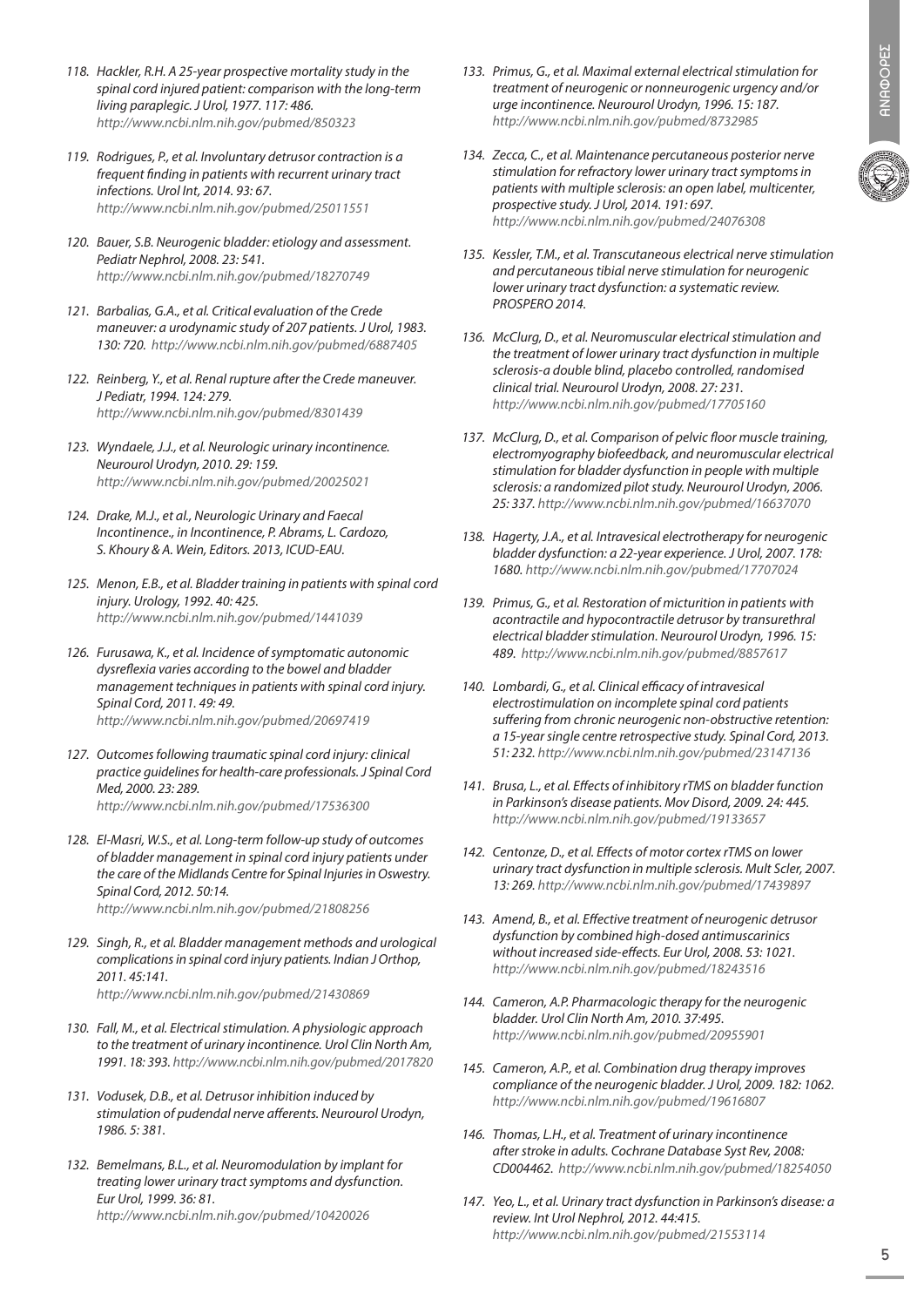- *148. Stohrer, M., et al. EAU guidelines on neurogenic lower urinary tract dysfunction. Eur Urol, 2009. 56: 81. http://www.ncbi.nlm.nih.gov/pubmed/19403235*
- *149. Andersson, K.E. Antimuscarinic mechanisms and the overactive detrusor: an update. Eur Urol, 2011. 59: 377. http://www.ncbi.nlm.nih.gov/pubmed/21168951*
- *150. Kennelly, M.J., et al. Overactive bladder: pharmacologic treatments in the neurogenic population. Rev Urol, 2008. 10: 182. http://www.ncbi.nlm.nih.gov/pubmed/19628264*
- *151. Madersbacher, H., et al. Neurogenic detrusor overactivity in adults: a review on efficacy, tolerability and safety of oral antimuscarinics. Spinal Cord, 2013. 51: 432. http://www.ncbi.nlm.nih.gov/pubmed/23743498*
- *152. Madhuvrata, P., et al. Anticholinergic drugs for adult neurogenic detrusor overactivity: a systematic review and meta-analysis. Eur Urol, 2012. 62: 816. http://www.ncbi.nlm.nih.gov/pubmed/22397851*
- *153. Bennett, N., et al. Can higher doses of oxybutynin improve efficacy in neurogenic bladder? J Urol, 2004. 171: 749. http://www.ncbi.nlm.nih.gov/pubmed/14713802*
- *154. Horstmann, M., et al. Neurogenic bladder treatment by doubling the recommended antimuscarinic dosage. Neurourol Urodyn, 2006. 25: 441. http://www.ncbi.nlm.nih.gov/pubmed/16847942*
- *155. Mehnert, U., et al. The management of urinary incontinence in the male neurological patient. Curr Opin Urol, 2014. 24: 586. http://www.ncbi.nlm.nih.gov/pubmed/25389549*
- *156. Menarini, M., et al. Trospium chloride in patients with neurogenic detrusor overactivity: is dose titration of benefit to the patients? Int J Clin Pharmacol Ther, 2006. 44: 623. http://www.ncbi.nlm.nih.gov/pubmed/17190372*
- *157. Nardulli, R., et al. Combined antimuscarinics for treatment of neurogenic overactive bladder. Int J, Immunopathol Pharmacol, 2012. 25: 35s. http://www.ncbi.nlm.nih.gov/pubmed/22652160*
- *158. Verpoorten, C., et al. The neurogenic bladder: medical treatment. Pediatr Nephrol, 2008. 23: 717. http://www.ncbi.nlm.nih.gov/pubmed/18095004*
- *159. Isik, A.T., et al. Trospium and cognition in patients with late onset Alzheimer disease. J Nutr Health Aging, 2009. 13: 672. http://www.ncbi.nlm.nih.gov/pubmed/19657549*
- *160. Ethans, K.D., et al. Efficacy and safety of tolterodine in people with neurogenic detrusor overactivity. J Spinal Cord Med, 2004. 27: 214. http://www.ncbi.nlm.nih.gov/pubmed/15478523*
- *161. Mahanta, K., et al. Comparative efficacy and safety of extended-release and instant-release tolterodine in children with neural tube defects having cystometric abnormalities. J Pediatr Urol, 2008. 4: 118. http://www.ncbi.nlm.nih.gov/pubmed/18631906*
- *162. Reddy, P.P., et al. Long-term efficacy and safety of tolterodine in children with neurogenic detrusor overactivity. J Pediatr Urol, 2008. 4: 428. http://www.ncbi.nlm.nih.gov/pubmed/19013412*
- *163. Stohrer, M., et al. Propiverine compared to oxybutynin in neurogenic detrusor overactivity-results of a randomized, double-blind, multicenter clinical study. Eur Urol, 2007. 51: 235.*
- *164. Madersbacher, H., et al. Efficacy, tolerability and safety profile of propiverine in the treatment of the overactive bladder (nonneurogenic and neurogenic). World J Urol, 2001. 19: 324. http://www.ncbi.nlm.nih.gov/pubmed/11760781*
- *165. Madersbacher, H., et al. Propiverine vs oxybutynin for treating neurogenic detrusor overactivity in children and adolescents: results of a multicentre observational cohort study. BJU Int, 2009. 103: 776. http://www.ncbi.nlm.nih.gov/pubmed/19007380*
- *166. Stohrer, M., et al. Efficacy and tolerability of propiverine hydrochloride extended-release compared with immediaterelease in patients with neurogenic detrusor overactivity. Spinal Cord, 2013. 51: 419. http://www.ncbi.nlm.nih.gov/pubmed/23338657*
- *167. Nicholas, R.S., et al. Anticholinergics for urinary symptoms in multiple sclerosis. Cochrane Database Syst Rev, 2009: CD004193. http://www.ncbi.nlm.nih.gov/pubmed/19160231*
- *168. van Rey, F., et al. Solifenacin in multiple sclerosis patients with overactive bladder: a prospective study. Adv Urol, 2011. 2011: 834753. http://www.ncbi.nlm.nih.gov/pubmed/21687581*
- *169. Carl, S., et al. Darifenacin is also effective in neurogenic bladder dysfunction (multiple sclerosis). Urology, 2006. 68 250.*
- *170. Bycroft, J., et al. The effect of darifenacin on neurogenic detrusor overactivity in patients with spinal cord injury. Neurourol Urodyn 2003. 22: A190. http://www.ics.org/Abstracts/Publish/41/000190.pdf*
- *171. Hassouna, M. Comparative Study of the Efficacy and Safety of Muscarinic M3 Receptors Antagonists in the Treatment of Neurogenic Detrusor Overactivity (NCT00800462). http://clinicaltrials.gov/show/NCT00800462*
- *172. Astellas Pharma Inc. Clinical study of solifenacin succinate in patients with bladder symptoms due to spinal cord injury or multiple sclerosis (SONIC). (NCT00629642). January 2011 (final data collection date for primary outcome measure). http://clinicaltrials.gov/show/NCT00629642*
- *173. Zesiewicz, T., et al., Solifenacin succinate (VESIcare) for the treatment of overactive bladder in Parkinson's Disease (URGE-PD). in University of South Florida August 2014 (final data collection date for primary outcome measure): NCT01018264. https://www.clinicaltrials.gov/show/NCT01018264*
- *174. Appell, R.A. Pharmacotherapy for overactive bladder: an evidence-based approach to selecting an antimuscarinic agent. Drugs, 2006. 66:1361. http://www.ncbi.nlm.nih.gov/pubmed/16903770*
- *175. Kennelly, M.J., et al. Efficacy and safety of oxybutynin transdermal system in spinal cord injury patients with neurogenic detrusor overactivity and incontinence: an openlabel, dose-titration study.Urology, 2009. 74: 741. http://www.ncbi.nlm.nih.gov/pubmed/19628264*
- *176. Wöllner, J., et al. Initial experience with the treatment of neurogenic detrusor overactivity with a new beta-3 agonist (mirabegron) in patients with spinal cord injury. Spinal Cord, 2015. http://www.ncbi.nlm.nih.gov/pubmed/26503222*
- *177. Welk, B., Urodynamic and Clinical Efficacy of Mirabegron for Neurogenic Bladder Patients, Ongoingstudy: ClinicalTrials.gov Identifier: NCT02044510.*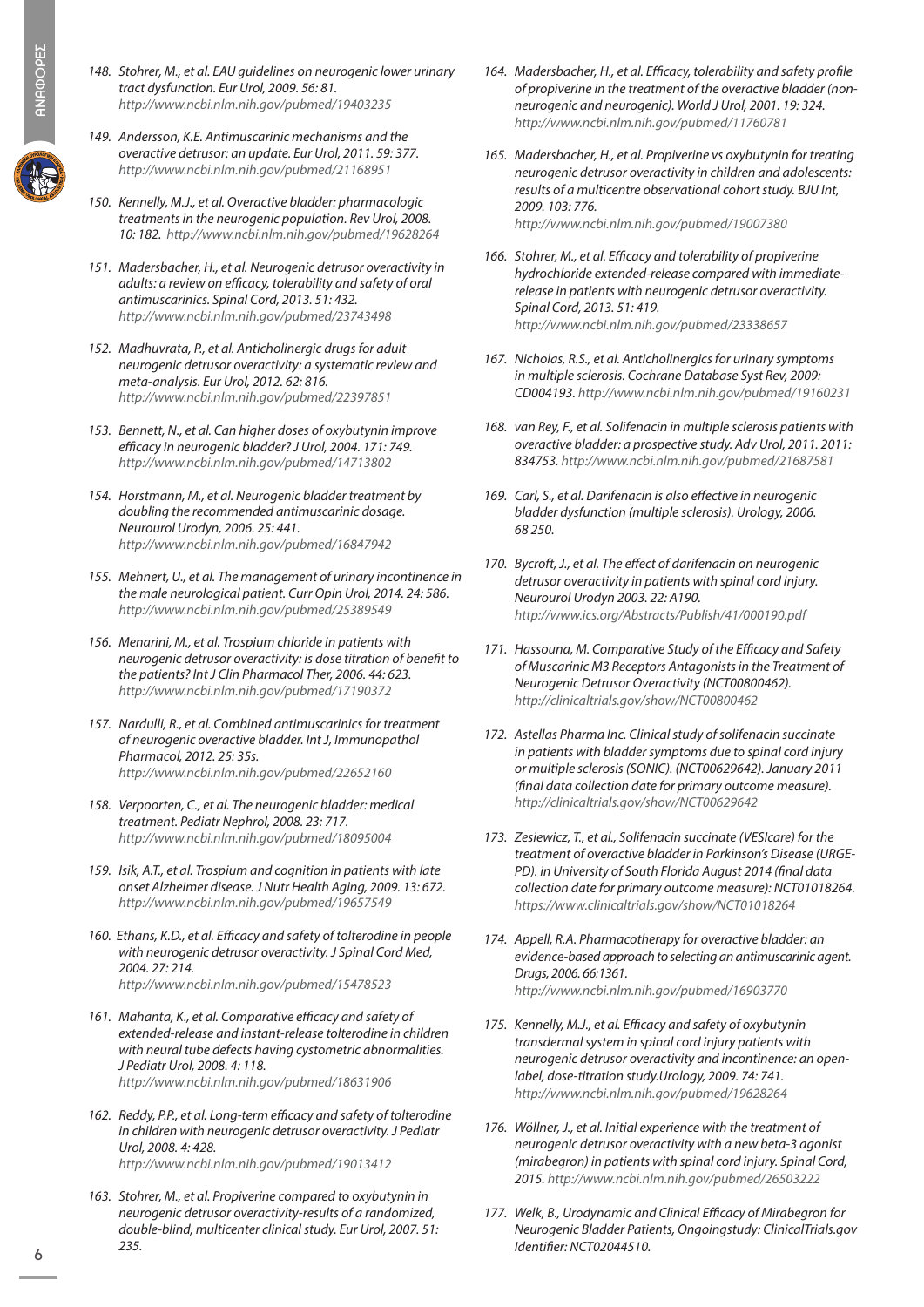- *178. Mariano, P.S., et al. Evidence for a pH-dependent irreversible formation of a stable conformation of phenacyl-alphachymotrypsin. Biochem J, 1978. 171: 115. http://www.ncbi.nlm.nih.gov/pubmed/25656*
- *179. Barendrecht, M.M., et al. Is the use of parasympathomimetics for treating an underactive urinary bladder evidence-based? BJU Int, 2007. 99: 749. http://www.ncbi.nlm.nih.gov/pubmed/17233798*
- *180. Apostolidis, A. Taming the cannabinoids: new potential in the pharmacologic control of lower urinary tract dysfunction. Eur Urol, 2012. 61:107. http://www.ncbi.nlm.nih.gov/pubmed/21996529*
- *181. Gratzke, C., et al. Effects of cannabinor, a novel selective cannabinoid 2 receptor agonist, on bladder function in normal rats. Eur Urol, 2010. 57:1093. http://www.ncbi.nlm.nih.gov/pubmed/20207474*
- *182. Kavia, R.B., et al. Randomized controlled trial of Sativex to treat detrusor overactivity in multiple sclerosis. Mult Scler, 2010. 16: 1349. http://www.ncbi.nlm.nih.gov/pubmed/20829244*
- *183. Abrams, P., et al. Tamsulosin: efficacy and safety in patients with neurogenic lower urinary tract dysfunction due to suprasacral spinal cord injury. J Urol, 2003. 170: 1242. http://www.ncbi.nlm.nih.gov/pubmed/14501734*
- *184. Guttmann, L., et al. The value of intermittent catheterisation in the early management of traumatic paraplegia and tetraplegia. Paraplegia, 1966. 4: 63. http://www.ncbi.nlm.nih.gov/pubmed/5969402*
- *185. Lapides, J., et al. Clean, intermittent self-catheterization in the treatment of urinary tract disease. J Urol, 1972. 107: 458. http://www.ncbi.nlm.nih.gov/pubmed/5010715*
- *186. Wyndaele, J.J. Intermittent catheterization: which is the optimal technique? Spinal Cord, 2002. 40:432. http://www.ncbi.nlm.nih.gov/pubmed/12185603*
- *187. Prieto-Fingerhut, T., et al. A study comparing sterile and nonsterile urethral catheterization in patients with spinal cord injury. Rehabil Nurs, 1997. 22: 299. http://www.ncbi.nlm.nih.gov/pubmed/9416190*
- *188. Kiddoo, D., et al. Randomized Crossover Trial of Single Use Hydrophilic Coated vs Multiple Use Polyvinylchloride Catheters for Intermittent Catheterization to Determine Incidence of Urinary Infection. J Urol, 2015. 194: 174. http://www.ncbi.nlm.nih.gov/pubmed/25584995*
- *189. Günther, M., et al. Auswirkungen des aseptischen intermittierenden Katheterismus auf die männliche Harnröhre. Der Urologe B, 2001. 41: 359. http://link.springer.com/article/10.1007%2Fs001310170044*
- *190. Bakke, A., et al. Physical predictors of infection in patients treated with clean intermittent catheterization: a prospective 7-year study. Br J Urol, 1997. 79: 85. http://www.ncbi.nlm.nih.gov/pubmed/9043503*
- *191. Waller, L., et al. Clean intermittent catheterization in spinal cord injury patients: long-term followup of a hydrophilic low friction technique. J Urol, 1995. 153: 345. http://www.ncbi.nlm.nih.gov/pubmed/7815579*
- *192. Wyndaele, J.J. Complications of intermittent catheterization: their prevention and treatment. Spinal Cord, 2002. 40: 536. http://www.ncbi.nlm.nih.gov/pubmed/12235537*
- *193. Woodbury, M.G., et al. Intermittent catheterization practices following spinal cord injury: a national survey. Can J Urol, 2008. 15: 4065. http://www.ncbi.nlm.nih.gov/pubmed/18570710*
- *194. Weld, K.J., et al. Effect of bladder management on urological complications in spinal cord injured patients. J Urol, 2000. 163: 768. http://www.ncbi.nlm.nih.gov/pubmed/10687973*
- *195. Bennett, C.J., et al. Comparison of bladder management complication outcomes in female spinal cord injury patients. J Urol, 1995. 153: 1458. http://www.ncbi.nlm.nih.gov/pubmed/7714965*
- *196. Chancellor, M.B., et al. Functional urethral closure with pubovaginal sling for destroyed female urethra after longterm urethral catheterization. Urology, 1994. 43: 499. http://www.ncbi.nlm.nih.gov/pubmed/8154071*
- *197. Chao, R., et al. Fate of upper urinary tracts in patients with indwelling catheters after spinal cord injury. Urology, 1993. 42: 259. http://www.ncbi.nlm.nih.gov/pubmed/8379025*
- *198. Larsen, L.D., et al. Retrospective analysis of urologic complications in male patients with spinal cord injury managed with and without indwelling urinary catheters. Urology, 1997. 50: 418. http://www.ncbi.nlm.nih.gov/pubmed/9301708*
- *199. Mitsui, T., et al. Is suprapubic cystostomy an optimal urinary management in high quadriplegics?. A comparative study of suprapubic cystostomy and clean intermittent catheterization. Eur Urol, 2000. 38: 434. http://www.ncbi.nlm.nih.gov/pubmed/11025382*
- *200. Park, Y.I., et al. A method to minimize indwelling catheter calcification and bladder stones in individuals with spinal cord injury. J Spinal Cord Med, 2001. 24: 105. http://www.ncbi.nlm.nih.gov/pubmed/11587416.*
- *201. Weld, K.J., et al. Influences on renal function in chronic spinal cord injured patients. J Urol, 2000.164: 1490. http://www.ncbi.nlm.nih.gov/pubmed/11025689*
- *202. West, D.A., et al. Role of chronic catheterization in the development of bladder cancer in patients with spinal cord injury. Urology, 1999. 53: 292. http://www.ncbi.nlm.nih.gov/pubmed/9933042*
- *203. Hollingsworth, J.M., et al. Determining the noninfectious complications of indwelling urethral catheters: a systematic review and meta-analysis. Ann Intern Med, 2013. 159: 401. http://www.ncbi.nlm.nih.gov/pubmed/24042368*
- *204. Di Stasi, S.M., et al. Intravesical oxybutynin: mode of action assessed by passive diffusion and electromotive administration with pharmacokinetics of oxybutynin and N-desethyl oxybutynin. J Urol, 2001. 166: 2232. http://www.ncbi.nlm.nih.gov/pubmed/11696741*
- *205. Buyse, G., et al. Intravesical oxybutynin for neurogenic bladder dysfunction: less systemic side effects due to reduced first pass metabolism. J Urol, 1998. 160: 892. http://www.ncbi.nlm.nih.gov/pubmed/9720583*
- *206. Haferkamp, A., et al. Dosage escalation of intravesical oxybutynin in the treatment of neurogenic bladder patients. Spinal Cord, 2000. 38: 250. http://www.ncbi.nlm.nih.gov/pubmed/10822396*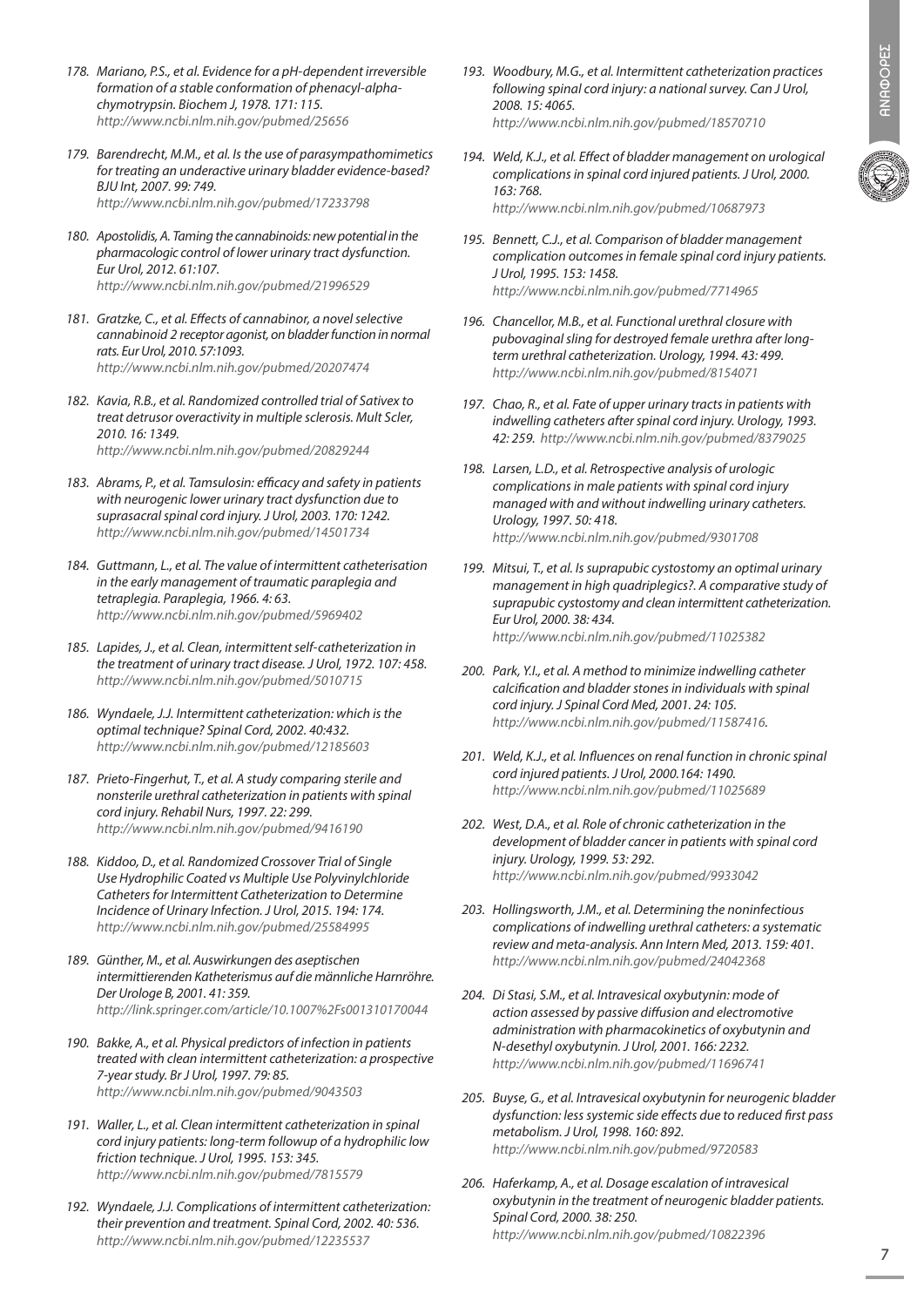- *207. Pannek, J., et al. Combined intravesical and oral oxybutynin chloride in adult patients with spinal cord injury. Urology, 2000. 55: 358. http://www.ncbi.nlm.nih.gov/pubmed/10699610*
- *208. Schroder, A., et al. Efficacy, safety, and tolerability of intravesically administered 0.1% oxybutynin hydrochloride solution in adult patients with neurogenic bladder: A randomized, prospective, controlled multi-center trial. Neurourol Urodyn, 2015. http://www.ncbi.nlm.nih.gov/pubmed/25754454*
- *209. Geirsson, G., et al. Clinical and urodynamic effects of intravesical capsaicin treatment in patients with chronic traumatic spinal detrusor hyperreflexia. J Urol, 1995. 154: 1825. http://www.ncbi.nlm.nih.gov/pubmed/7563356*
- *210. Giannantoni, A., et al. Intravesical resiniferatoxin versus botulinum-A toxin injections for neurogenic detrusor overactivity: a prospective randomized study. J Urol, 2004. 172: 240. http://www.ncbi.nlm.nih.gov/pubmed/15201783*
- *211. Kim, J.H., et al. Intravesical resiniferatoxin for refractory detrusor hyperreflexia: a multicenter, blinded, randomized, placebo-controlled trial. J Spinal Cord Med, 2003. 26: 358. http://www.ncbi.nlm.nih.gov/pubmed/14992337*
- *212. Del Popolo, G., et al. Neurogenic detrusor overactivity treated with english botulinum toxin a: 8-year experience of one single centre. Eur Urol, 2008. 53: 1013. http://www.ncbi.nlm. nih.gov/pubmed/17950989*
- *213. Reitz, A., et al. European experience of 200 cases treated with botulinum-A toxin injections into the detrusor muscle for urinary incontinence due to neurogenic detrusor overactivity. Eur Urol, 2004. 45:510. http://www.ncbi.nlm.nih.gov/pubmed/15041117*
- *214. Schurch, B., et al. Botulinum toxin type a is a safe and effective treatment for neurogenic urinary incontinence: results of a single treatment, randomized, placebo controlled 6-month study. J Urol, 2005. 174:196. http://www.ncbi.nlm.nih.gov/pubmed/15947626*
- *215. Cruz, F., et al. Efficacy and safety of onabotulinumtoxinA in patients with urinary incontinence due to neurogenic detrusor overactivity: a randomised, double-blind, placebo-controlled trial. Eur Urol, 2011. 60: 742. http://www.ncbi.nlm.nih.gov/pubmed/21798658*
- *216. Ginsberg, D., et al. Phase 3 efficacy and tolerability study of onabotulinumtoxinA for urinary incontinence from neurogenic detrusor overactivity. J Urol, 2012. 187: 2131. http://www.ncbi.nlm.nih.gov/pubmed/22503020*
- *217. Mehta, S., et al. Meta-analysis of botulinum toxin A detrusor injections in the treatment of neurogenic detrusor overactivity after spinal cord injury. Arch Phys Med Rehabil, 2013. 94: 1473. http://www.ncbi.nlm.nih.gov/pubmed/23632286*
- *218. Mangera, A., et al. An updated systematic review and statistical comparison of standardised mean outcomes for the use of botulinum toxin in the management of lower urinary tract disorders. Eur Urol, 2014. 65: 981. http://www.ncbi.nlm.nih.gov/pubmed/24239446*
- *219. Grosse, J., et al. Success of repeat detrusor injections of botulinum a toxin in patients with severe neurogenic detrusor overactivity and incontinence. Eur Urol, 2005. 47: 653. http://www.ncbi.nlm.nih.gov/pubmed/15826758*
- *220. Dykstra, D.D., et al. Treatment of detrusor-sphincter dyssynergia with botulinum A toxin: a doubleblind study. Arch Phys Med Rehabil, 1990. 71: 24. http://www.ncbi.nlm.nih.gov/pubmed/2297305*
- *221. Petit, H., et al. Botulinum A toxin treatment for detrusorsphincter dyssynergia in spinal cord disease. Spinal Cord, 1998. 36: 91. http://www.ncbi.nlm.nih.gov/pubmed/9494997*
- *222. Schurch, B., et al. Botulinum-A toxin as a treatment of detrusor-sphincter dyssynergia: a prospective study in 24 spinal cord injury patients. J Urol, 1996. 155: 1023. http://www.ncbi.nlm.nih.gov/pubmed/8583552*
- *223. Utomo, E., et al. Surgical management of functional bladder outlet obstruction in adults with neurogenic bladder dysfunction. Cochrane Database Syst Rev, 2014. 5: CD004927. http://www.ncbi.nlm.nih.gov/pubmed/24859260*
- *224. Chancellor, M.B., et al. Prospective comparison of external sphincter balloon dilatation and prosthesis placement with external sphincterotomy in spinal cord injured men. Arch Phys Med Rehabil, 1994. 75: 297. http://www.ncbi.nlm.nih.gov/pubmed/8129583*
- *225. Perkash, I. Use of contact laser crystal tip firing Nd:YAG to relieve urinary outflow obstruction in male neurogenic bladder patients. J Clin Laser Med Surg, 1998. 16: 33. http://www.ncbi.nlm.nih.gov/pubmed/9728128*
- *226. Reynard, J.M., et al. Sphincterotomy and the treatment of detrusor-sphincter dyssynergia: current status, future prospects. Spinal Cord, 2003. 41: 1. http://www.ncbi.nlm.nih.gov/pubmed/12494314*
- *227. Noll, F., et al. Transurethral sphincterotomy in quadriplegic patients: long-term-follow-up. Neurourol Urodyn, 1995. 14: 351. http://www.ncbi.nlm.nih.gov/pubmed/7581471*
- *228. Derry, F., et al. Audit of bladder neck resection in spinal cord injured patients. Spinal Cord, 1998. 36:345. http://www.ncbi.nlm.nih.gov/pubmed/9601115*
- *229. Chancellor, M.B., et al. Long-term followup of the North American multicenter UroLume trial for the treatment of external detrusor-sphincter dyssynergia. J Urol, 1999. 161: 1545. http://www.ncbi.nlm.nih.gov/pubmed/10210393*
- *230. Seoane-Rodriguez, S., et al. Long-term follow-up study of intraurethral stents in spinal cord injured patients with detrusor-sphincter dyssynergia. Spinal Cord, 2007. 45: 621. http://www.ncbi.nlm.nih.gov/pubmed/17211463*
- *231. Gajewski, J.B., et al. Removal of UroLume endoprosthesis: experience of the North American Study Group for detrusorsphincter dyssynergia application. J Urol, 2000. 163: 773. http://www.ncbi.nlm.nih.gov/pubmed/10687974*
- *232. Wilson, T.S., et al. UroLume stents: lessons learned. J Urol, 2002. 167: 2477. http://www.ncbi.nlm.nih.gov/pubmed/11992061*
- *233. Polguer, T., et al. [Treatment of detrusor-striated sphincter dyssynergia with permanent nitinol urethral stent: results after a minimum follow-up of 2 years]. Prog Urol, 2012. 22: 1058. http://www.ncbi.nlm.nih.gov/pubmed/23182120*
- *234. van der Merwe, A., et al. Outcome of dual flange metallic urethral stents in the treatment of neuropathic bladder dysfunction after spinal cord injury. J Endourol, 2012. 26: 1210. http://www.ncbi.nlm.nih.gov/pubmed/22519741*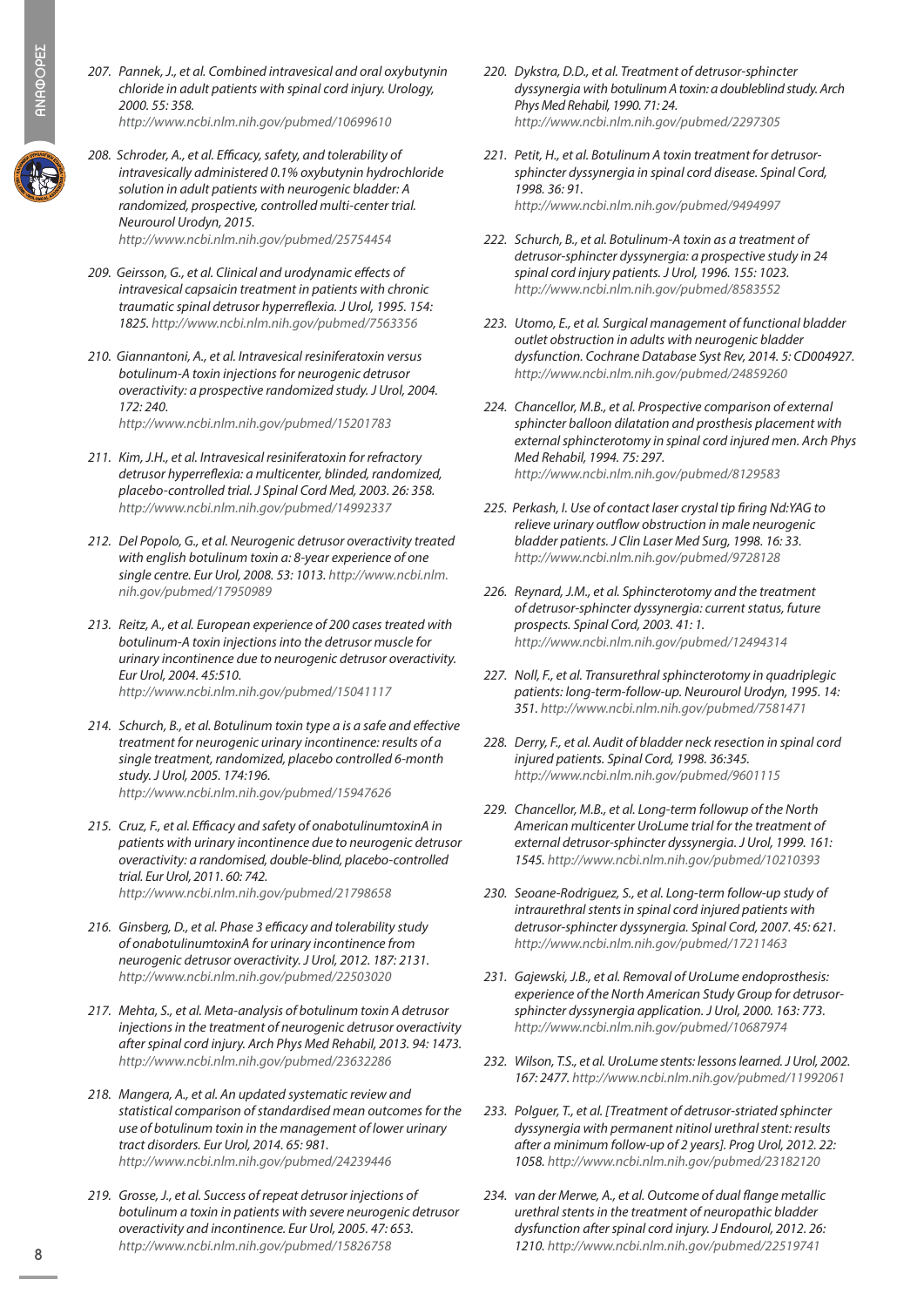- *235. Pannek, J., et al. Clinical usefulness of the memokath stent as a second-line procedure after sphincterotomy failure. J Endourol, 2011. 25: 335. http://www.ncbi.nlm.nih.gov/pubmed/20977372*
- *236. Abdul-Rahman, A., et al. A 20-year follow-up of the mesh wallstent in the treatment of detrusor external sphincter*
- *106: 1510. http://www.ncbi.nlm.nih.gov/pubmed/20500511 237. Bennett, J.K., et al. Collagen injections for intrinsic sphincter deficiency in the neuropathic urethra. Paraplegia, 1995.*

*dyssynergia in patients with spinal cord injury. BJU Int, 2010.* 

- *33: 697. http://www.ncbi.nlm.nih.gov/pubmed/8927407 238. Block, C.A., et al. Long-term efficacy of periurethral collagen injection for the treatment of urinary incontinence secondary to myelomeningocele. J Urol, 2003. 169: 327.* 
	- *http://www.ncbi.nlm.nih.gov/pubmed/12478183*
- *239. Schurch, B., et al. Intraurethral sphincter prosthesis to treat hyporeflexic bladders in women: does it work? BJU Int, 1999. 84: 789. http://www.ncbi.nlm.nih.gov/pubmed/10532973*
- *240. Barthold, J.S., et al. Results of the rectus fascial sling and wrap procedures for the treatment of neurogenic sphincteric incontinence. J Urol, 1999. 161: 272. http://www.ncbi.nlm.nih.gov/pubmed/10037423*
- *241. Daneshmand, S., et al. Puboprostatic sling repair for treatment of urethral incompetence in adult neurogenic incontinence. J Urol, 2003. 169: 199. http://www.ncbi.nlm.nih.gov/pubmed/12478135*
- *242. Gormley, E.A., et al. Pubovaginal slings for the management of urinary incontinence in female adolescents. J Urol, 1994. 152: 822. http://www.ncbi.nlm.nih.gov/pubmed/8022024*
- *243. Herschorn, S., et al. Fascial slings and bladder neck tapering in the treatment of male neurogenic incontinence. J Urol, 1992. 147: 1073. http://www.ncbi.nlm.nih.gov/pubmed/1552586*
- *244. Kakizaki, H., et al. Fascial sling for the management of urinary incontinence due to sphincter incompetence. J Urol, 1995. 153: 644. http://www.ncbi.nlm.nih.gov/pubmed/7861504*
- *245. Mingin, G.C., et al. The rectus myofascial wrap in the management of urethral sphincter incompetence. BJU Int, 2002. 90: 550. http://www.ncbi.nlm.nih.gov/pubmed/12230615*
- *246. Abdul-Rahman, A., et al. Long-term outcome of tension-free vaginal tape for treating stress incontinence in women with neuropathic bladders. BJU Int, 2010. 106: 827. http://www.ncbi.nlm.nih.gov/pubmed/20132201*
- *247. Losco, G.S., et al. Long-term outcome of transobturator tape (TOT) for treatment of stress urinary incontinence in females with neuropathic bladders. Spinal Cord, 2015. 53: 544. http://www.ncbi.nlm.nih.gov/pubmed/25917951*
- *248. Athanasopoulos, A., et al. Treating stress urinary incontinence in female patients with neuropathic bladder: the value of the autologous fascia rectus sling. Int Urol Nephrol, 2012. 44: 1363. http://www.ncbi.nlm.nih.gov/pubmed/22821050*
- *249. Groen, L.A., et al. The AdVance male sling as a minimally invasive treatment for intrinsic sphincter deficiency in patients with neurogenic bladder sphincter dysfunction: a pilot study. Neurourol Urodyn, 2012. 31: 1284. http://www.ncbi.nlm.nih. gov/pubmed/22847896*
- *250. Mehnert, U., et al. Treatment of neurogenic stress urinary incontinence using an adjustable continence device: 4-year followup. J Urol, 2012. 188: 2274. http://www.ncbi.nlm.nih.gov/pubmed/23083648*
- *251. Light, J.K., et al. Use of the artificial urinary sphincter in spinal cord injury patients. J Urol, 1983. 130: 1127. http://www.ncbi.nlm.nih.gov/pubmed/6644893*
- *252. Costa, P., et al. Long-term results of artificial urinary sphincter for women with type III stress urinary incontinence. Eur Urol, 2013. 63: 753. http://www.ncbi.nlm.nih.gov/pubmed/22445222*
- *253. Thomas, K., et al. Outcome of the artificial urinary sphincter in female patients. J Urol, 2002. 167:1720. http://www.ncbi.nlm.nih.gov/pubmed/11912395*
- *254. Chartier Kastler, E., et al. Treatment of neurogenic male urinary incontinence related to intrinsic sphincter insufficiency with an artificial urinary sphincter: a French retrospective multicentre study. BJU Int, 2011. 107: 426. http://www.ncbi.nlm.nih.gov/pubmed/20633005*
- *255. Elliott, D.S., et al. Mayo Clinic long-term analysis of the functional durability of the AMS 800 artificial urinary sphincter: a review of 323 cases. J Urol, 1998. 159: 1206. http://www.ncbi.nlm.nih.gov/pubmed/9507835*
- *256. Fulford, S.C., et al. The fate of the 'modern' artificial urinary sphincter with a follow-up of more than 10 years. Br J Urol, 1997. 79: 713. http://www.ncbi.nlm.nih.gov/pubmed/9158507*
- *257. Viers, B.R., et al. Simultaneous augmentation cystoplasty and cuff only artificial urinary sphincter in children and young adults with neurogenic urinary incontinence. J Urol, 2014. 191: 1104. http://www.ncbi.nlm.nih.gov/pubmed/24060640*
- *258. Janknegt, R.A., et al. Electrically stimulated gracilis sphincter for treatment of bladder sphincter incontinence. Lancet, 1992. 340: 1129. http://www.ncbi.nlm.nih.gov/pubmed/1359213*
- *259. Chancellor, M.B., et al. Gracilis muscle transposition with electrical stimulation for sphincteric incontinence: a new approach. World J Urol, 1997. 15: 320. http://www.ncbi.nlm.nih.gov/pubmed/9372585*
- *260. Chancellor, M.B., et al. Gracilis urethromyoplasty--an autologous urinary sphincter for neurologically impaired patients with stress incontinence. Spinal Cord, 1997. 35: 546. http://www.nature.com/sc/journal/v35/n8/abs/3100444a. html*
- *261. Donnahoo, K.K., et al. The Young-Dees-Leadbetter bladder neck repair for neurogenic incontinence. J Urol, 1999. 161: 1946. http://www.ncbi.nlm.nih.gov/pubmed/10332478*
- *262. Kropp, K.A., et al. Urethral lengthening and reimplantation for neurogenic incontinence in children. J Urol, 1986. 135: 533. http://www.ncbi.nlm.nih.gov/pubmed/3944902*
- *263. Salle, J.L., et al. Urethral lengthening with anterior bladder wall flap (Pippi Salle procedure): modifications and extended indications of the technique. J Urol, 1997. 158: 585. http://www.ncbi.nlm.nih.gov/pubmed/9224369*
- *264. Rawashdeh, Y.F., et al. International Children's Continence Society's recommendations for therapeutic intervention in congenital neuropathic bladder and bowel dysfunction in children. Neurourol Urodyn, 2012. 31:615. http://www.ncbi.nlm.nih.gov/pubmed/22532368*

9

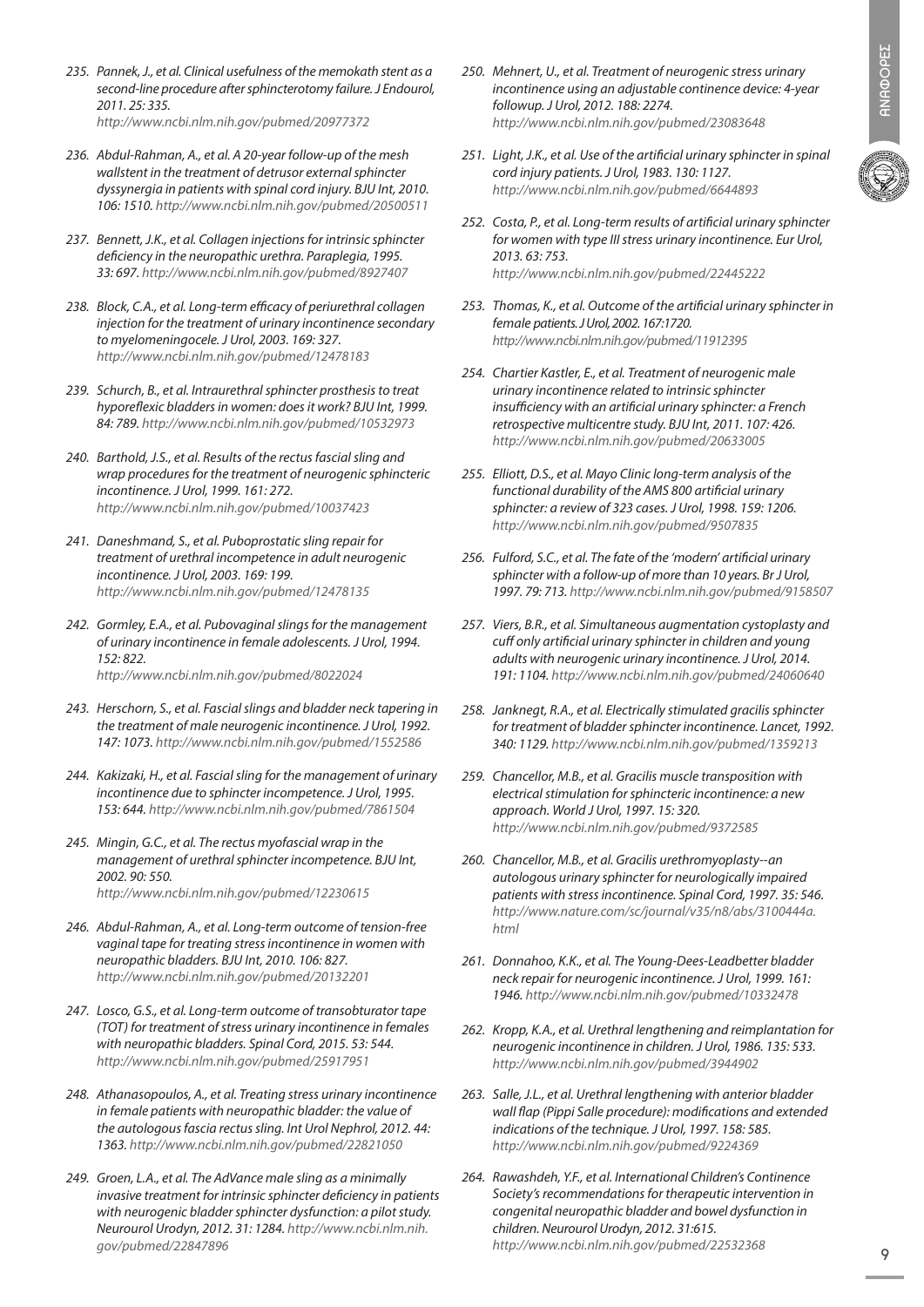- *265. Nagib, A., et al. Successful control of selective anterior sacral rhizotomy for treatment of spastic bladder and ureteric reflux in paraplegics. Med Serv J Can, 1966. 22: 576. http://www.ncbi.nlm.nih.gov/pubmed/5966992*
- *266. Schneidau, T., et al. Selective sacral rhizotomy for the management of neurogenic bladders in spina bifida patients: long-term followup. J Urol, 1995. 154: 766. http://www.ncbi.nlm.nih.gov/pubmed/7609174*
- *267. Young, B., et al. Percutaneous sacral rhizotomy for neurogenic detrusor hyperreflexia. J Neurosurg, 1980. 53: 85. http://www.ncbi.nlm.nih.gov/pubmed/7411212*
- *268. Koldewijn, E.L., et al. Bladder compliance after posterior sacral root rhizotomies and anterior sacral root stimulation. J Urol, 1994. 151: 955. http://www.ncbi.nlm.nih.gov/pubmed/8126835*
- *269. Krasmik, D., et al. Urodynamic results, clinical efficacy, and complication rates of sacral intradural deafferentation and sacral anterior root stimulation in patients with neurogenic lower urinary tract dysfunction resulting from complete spinal cord injury. Neurourol Urodyn, 2014. 33: 1202. http://www.ncbi.nlm.nih.gov/pubmed/24038405*
- *270. Singh, G., et al. Intravesical oxybutynin in patients with posterior rhizotomies and sacral anterior root stimulators. Neurourol Urodyn, 1995. 14: 65. http://www.ncbi.nlm.nih.gov/pubmed/7742851*
- *271. Van Kerrebroeck, P.E., et al. Results of the treatment of neurogenic bladder dysfunction in spinal cord injury by sacral posterior root rhizotomy and anterior sacral root stimulation. J Urol, 1996. 155:1378. http://www.ncbi.nlm.nih.gov/pubmed/8632580*
- *272. Kutzenberger, J.S. Surgical therapy of neurogenic detrusor overactivity (hyperreflexia) in paraplegic patients by sacral deafferentation and implant driven micturition by sacral anterior root stimulation: methods, indications, results, complications, and future prospects. Acta Neurochir, 2007. 97: 333. http://www.ncbi.nlm.nih.gov/pubmed/17691394*
- *273. Bhadra, N., et al. Selective suppression of sphincter activation during sacral anterior nerve root stimulation. Neurourol Urodyn, 2002. 21: 55. http://www.ncbi.nlm.nih.gov/pubmed/11835425*
- *274. Kirkham, A.P., et al. Neuromodulation through sacral nerve roots 2 to 4 with a Finetech-Brindley sacral posterior and anterior root stimulator. Spinal Cord, 2002. 40: 272. http://www.ncbi.nlm.nih.gov/pubmed/12037708*
- *275. Schumacher, S., et al. Extradural cold block for selective neurostimulation of the bladder: development of a new technique. J Urol, 1999. 161: 950. http://www.ncbi.nlm.nih.gov/pubmed/10022732*
- *276. Brindley, G.S. An implant to empty the bladder or close the urethra. J Neurol Neurosurg Psychiatry, 1977. 40: 358. http://www.ncbi.nlm.nih.gov/pubmed/406364*
- *277. Benard, A., et al. Comparative cost-effectiveness analysis of sacral anterior root stimulation for rehabilitation of bladder dysfunction in spinal cord injured patients. Neurosurgery, 2013. 73: 600. http://www.ncbi.nlm.nih.gov/pubmed/23787880*
- *278. Martens, F.M., et al. Quality of life in complete spinal cord injury patients with a Brindley bladder stimulator compared to a matched control group. Neurourol Urodyn, 2011. 30: 551. http://www.ncbi.nlm.nih.gov/pubmed/21328472*
- *279. Wollner, J., et al. Surgery Illustrated surgical atlas sacral neuromodulation. BJU Int, 2012. 110: 146. http://www.ncbi.nlm.nih.gov/pubmed/22691023*
- *280. Kessler, T.M., et al. Sacral neuromodulation for neurogenic lower urinary tract dysfunction: systematic review and metaanalysis. Eur Urol, 2010. 58: 865. http://www.ncbi.nlm.nih.gov/pubmed/20934242*
- *281. Lombardi, G., et al. Sacral neuromodulation for neurogenic non-obstructive urinary retention in incomplete spinal cord patients: a ten year follow-up single-centre experience. Spinal Cord, 2014. 52: 241. http://www.ncbi.nlm.nih.gov/pubmed/24394604*
- *282. Lay, A.H., et al. The role of neuromodulation in patients with neurogenic overactive bladder. Curr Urol Rep, 2012. 13: 343. http://www.ncbi.nlm.nih.gov/pubmed/22865208*
- *283. Zhang, Y.H., et al. Enveloping the bladder with displacement of flap of the rectus abdominis muscle for the treatment of neurogenic bladder. J Urol, 1990. 144: 1194. http://www.ncbi.nlm.nih.gov/pubmed/2146404*
- *284. Stenzl, A., et al. Restoration of voluntary emptying of the bladder by transplantation of innervated free skeletal muscle. Lancet, 1998. 351:1483. http://www.ncbi.nlm.nih.gov/pubmed/9605805*
- *285. Gakis, G., et al. Functional detrusor myoplasty for bladder acontractility: long-term results. J Urol, 2011. 185: 593. http://www.ncbi.nlm.nih.gov/pubmed/2116886*
- *286. Ninkovic, M., et al. The latissimus dorsi detrusor myoplasty for functional treatment of bladder acontractility. Clin Plast Surg, 2012. 39:507. http://www.ncbi.nlm.nih.gov/pubmed/23036300*
- *287. Braren, V., et al. Laparoscopic bladder autoaugmentation in children. Urol Clin North Am, 1998. 25:533. http://www.ncbi.nlm.nih.gov/pubmed/9728222*
- *288. Cartwright, P.C., et al. Bladder autoaugmentation: early clinical experience. J Urol, 1989. 142: 505. http://www.ncbi.nlm.nih.gov/pubmed/2746767*
- *289. Duel, B.P., et al. Alternative techniques for augmentation cystoplasty. J Urol, 1998. 159: 998. http://www.ncbi.nlm.nih.gov/pubmed/9474216*
- *290. Poppas, D.P., et al. Laparoscopic laser assisted autoaugmentation of the pediatric neurogenic bladder: early experience with urodynamic followup. J Urol, 1996. 155: 1057. http://www.ncbi.nlm.nih.gov/pubmed/8583564*
- *291. Snow, B.W., et al. Bladder autoaugmentation. Urol Clin North Am, 1996. 23: 323. http://www.ncbi.nlm.nih.gov/pubmed/8659030*
- *292. Stohrer, M., et al. Bladder auto-augmentation--an alternative for enterocystoplasty: preliminary results. Neurourol Urodyn, 1995. 14:11. http://www.ncbi.nlm.nih.gov/pubmed/7742844*
- *293. Stohrer, M., et al. Bladder autoaugmentation in adult patients with neurogenic voiding dysfunction. Spinal Cord, 1997. 35: 456. http://www.ncbi.nlm.nih.gov/pubmed/9232751*
- *294. Vainrib, M., et al. Differences in urodynamic study variables in adult patients with neurogenic bladder and myelomeningocele before and after augmentation enterocystoplasty. Neurourol Urodyn, 2013. 32: 250. http://www.ncbi.nlm.nih.gov/pubmed/22965686*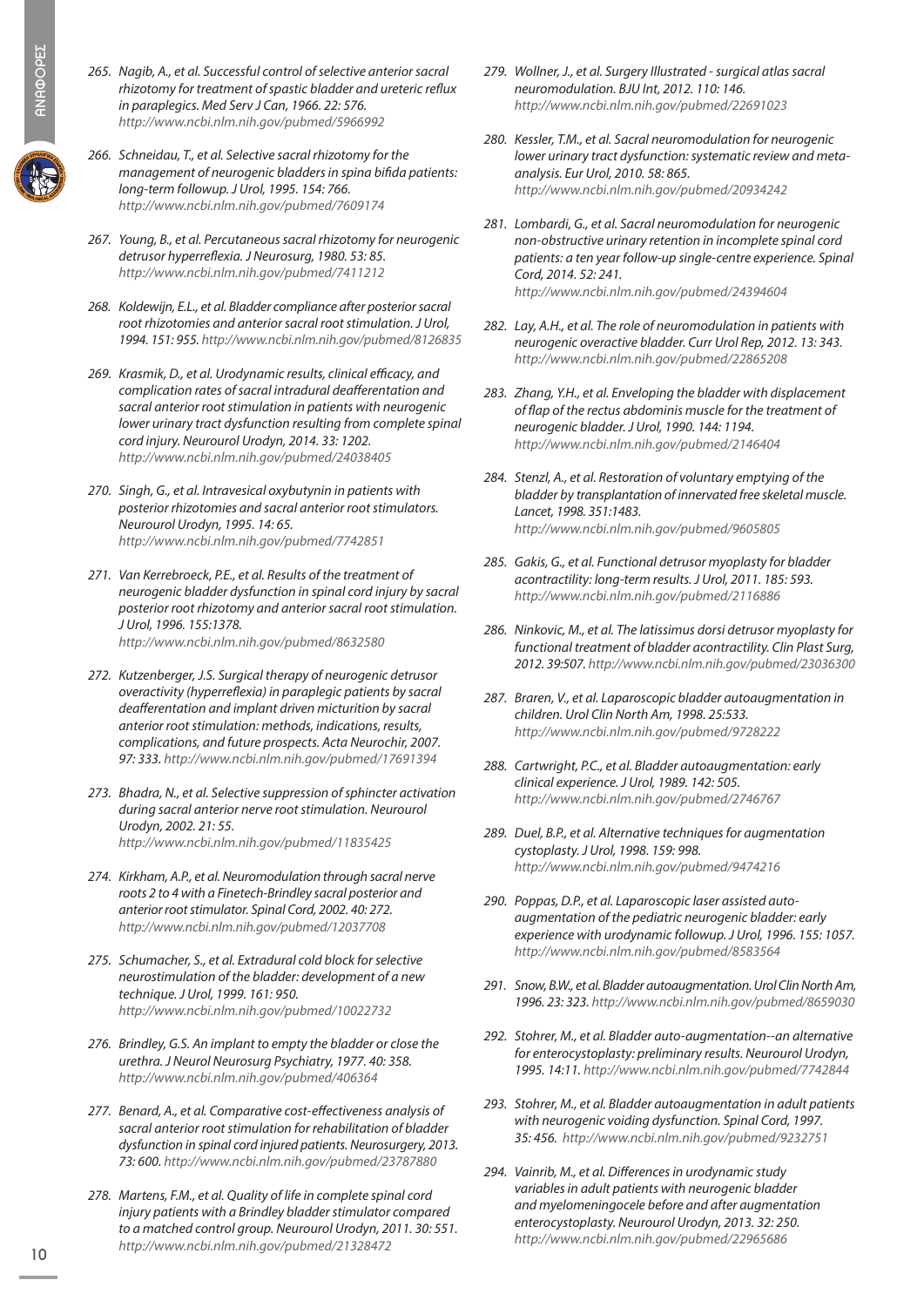- *295. Krebs, J., et al. Functional outcome of supratrigonal cystectomy and augmentation ileocystoplasty in adult patients with refractory neurogenic lower urinary tract dysfunction. Neurourol Urodyn, 2014. http://www.ncbi.nlm.nih.gov/pubmed/25524480*
- *296. Gough, D.C. Enterocystoplasty. BJU Int, 2001. 88: 739. http://www.ncbi.nlm.nih.gov/pubmed/11890246*
- *297. Greenwell, T.J., et al. Augmentation cystoplasty. BJU Int, 2001. 88: 511. http://www.ncbi.nlm.nih.gov/pubmed/11678743*
- *298. Vajda, P., et al. Histological findings after colocystoplasty and gastrocystoplasty. J Urol, 2002. 168:698. http://www.ncbi.nlm.nih.gov/pubmed/12131353*
- *299. Chapple, C.R., et al. Surgery for detrusor overactivity. World J Urol, 1998. 16: 268. http://www.ncbi.nlm.nih.gov/pubmed/9775426*
- *300. Comer, M.T., et al. Reconstruction of the urinary bladder by auto-augmentation, enterocystoplasty, and composite enterocystoplasty. Adv Exp Med Biol, 1999. 462: 43. http://www.ncbi.nlm.nih.gov/pubmed/10599412*
- *301. Cranidis, A., et al. Bladder augmentation. Int Urogynecol J Pelvic Floor Dysfunct, 2000. 11: 33. http://www.ncbi.nlm.nih.gov/pubmed/10738932*
- *302. Leng, W.W., et al. Enterocystoplasty or detrusor myectomy? Comparison of indications and outcomes for bladder augmentation. J Urol, 1999. 161:758. http://www.ncbi.nlm.nih.gov/pubmed/10022679*
- *303. Niknejad, K.G., et al. Bladder augmentation techniques in women. Int Urogynecol J Pelvic Floor Dysfunct, 2000. 11: 156. http://www.ncbi.nlm.nih.gov/pubmed/11484743*
- *304. Oge, O., et al. Urothelium-preserving augmentation cystoplasty covered with a peritoneal flap. BJU Int, 2000. 85: 802. http://www.ncbi.nlm.nih.gov/pubmed/10792156*
- *305. Siracusano, S., et al. Laparoscopic bladder autoaugmentation in an incomplete traumatic spinal cord injury. Spinal Cord, 2000. 38: 59. http://www.ncbi.nlm.nih.gov/pubmed/10762200*
- *306. Westney, O.L., et al. Surgical procedures for the treatment of urge incontinence. Tech Urol, 2001. 7:126. http://www.ncbi.nlm.nih.gov/pubmed/11383990*
- *307. Zhang, F., et al. Sigmoidocolocystoplasty with ureteral reimplantation for treatment of neurogenic bladder. Urology, 2012. 80: 440. http://www.ncbi.nlm.nih.gov/pubmed/22857763*
- *308. Khavari, R., et al. A modification to augmentation cystoplasty with catheterizable stoma for neurogenic patients: technique and long-term results. Urology, 2012. 80: 460. http://www.ncbi.nlm.nih.gov/pubmed/22704181*
- *309. Hadley, D., et al. Creation of a continent urinary channel in adults with neurogenic bladder: long term results with the Monti and Casale (Spiral Monti) procedures. Urology, 2014. 83: 1176. http://www.ncbi.nlm.nih.gov/pubmed/24612618*
- *310. Leslie, B., et al. Long-term followup and time to event outcome analysis of continent catheterizable channels. J Urol, 2011. 185: 2298. http://www.ncbi.nlm.nih.gov/pubmed/21511280*
- *311. Duckett, J.W., et al. Appendicovesicostomy (and variations) in bladder reconstruction. J Urol, 1993. 149: 567. http://www.ncbi.nlm.nih.gov/pubmed/8437267*
- *312. Kajbafzadeh, A.M., et al. Simultaneous Malone antegrade continent enema and Mitrofanoff principle using the divided appendix: report of a new technique for prevention of stoma complications. J Urol, 2001. 165: 2404. http://www.ncbi.nlm.nih.gov/pubmed/11371987*
- *313. Kawai, K., et al. Tissue-engineered artificial urothelium. World J Surg, 2000. 24: 1160. http://www.ncbi.nlm.nih.gov/pubmed/11071451*
- *314. Liard, A., et al. The Mitrofanoff procedure: 20 years later. J Urol, 2001. 165: 2394. http://www.ncbi.nlm.nih.gov/pubmed/11371985*
- *315. Moreno, J.G., et al. Improved quality of life and sexuality with continent urinary diversion in quadriplegic women with umbilical stoma. Arch Phys Med Rehabil, 1995. 76: 758. http://www.ncbi.nlm.nih.gov/pubmed/7632132*
- *316. Sekar, P., et al. Comparison of long-term renal function after spinal cord injury using different urinary management methods. Arch Phys Med Rehabil, 1997. 78: 992. http://www.ncbi.nlm.nih.gov/pubmed/9305274*
- *317. Stein, R., et al. Urinary diversion and orthotopic bladder substitution in children and young adults with neurogenic bladder: a safe option for treatment? J Urol, 2000. 163: 568. http://www.ncbi.nlm.nih.gov/pubmed/1064768*
- *318. Sylora, J.A., et al. Intermittent self-catheterization by quadriplegic patients via a catheterizable Mitrofanoff channel. J Urol, 1997. 157: 48. http://www.ncbi.nlm.nih.gov/pubmed/8976213*
- *319. Van Savage, J.G., et al. Transverse retubularized sigmoidovesicostomy continent urinary diversion to the umbilicus. J Urol, 2001. 166: 644. http://www.ncbi.nlm.nih.gov/pubmed/11458110*
- *320. Karsenty, G., et al. A novel technique to achieve cutaneous continent urinary diversion in spinal cord-injured patients unable to catheterize through native urethra. Spinal Cord, 2008. 46: 305. http://www.ncbi.nlm.nih.gov/pubmed/17700513*
- *321. Peterson, A.C., et al. Urinary diversion in patients with spinal cord injury in the United States. Urology, 2012. 80: 1247. http://www.ncbi.nlm.nih.gov/pubmed/23206770*
- *322. Vanni, A.J., et al. Ileovesicostomy for the neurogenic bladder patient: outcome and cost comparison of open and robotic assisted techniques. Urology, 2011. 77: 1375. http://www.ncbi. nlm.nih.gov/pubmed/21146864*
- *323. Wiener, J.S., et al. Bladder augmentation versus urinary diversion in patients with spina bifida in the United States. J Urol, 2011. 186: 161. http://www.ncbi.nlm.nih.gov/pubmed/21575969*
- *324. Atan, A., et al. Advantages and risks of ileovesicostomy for the management of neuropathic bladder. Urology, 1999. 54: 636. http://www.ncbi.nlm.nih.gov/pubmed/10510920*
- *325. Cass, A.S., et al. A 22-year followup of ileal conduits in children with a neurogenic bladder. J Urol, 1984. 132: 529. http://www.ncbi.nlm.nih.gov/pubmed/6471190*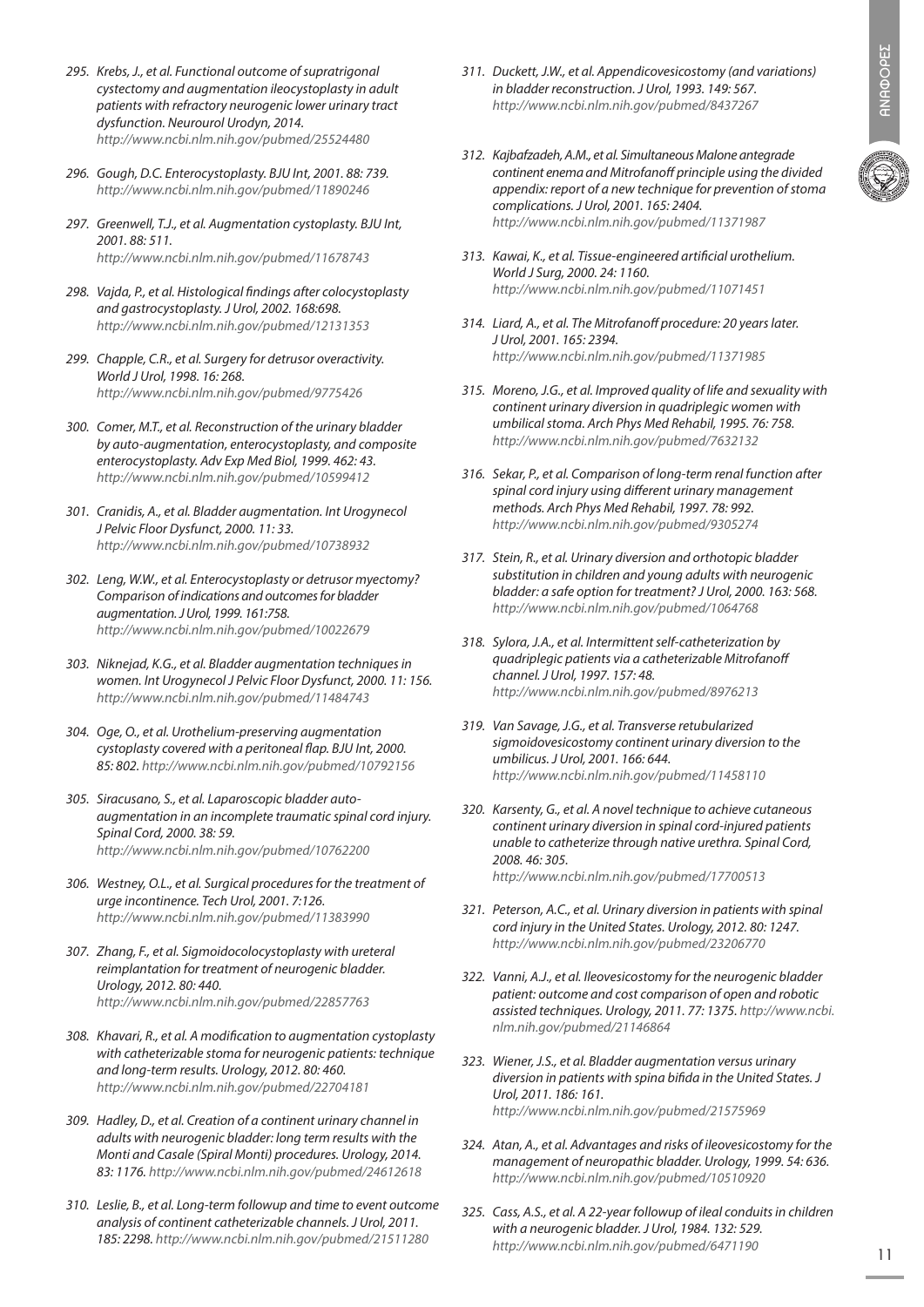- *326. Hald, T., et al. Vesicostomy-an alternative urine diversion operation. Long term results. Scand J Urol Nephrol, 1978. 12: 227. http://www.ncbi.nlm.nih.gov/pubmed/725543*
- *327. Schwartz, S.L., et al. Incontinent ileo-vesicostomy urinary diversion in the treatment of lower urinary tract dysfunction. J Urol, 1994. 152: 99. http://www.ncbi.nlm.nih.gov/pubmed/8201699*
- *328. Herschorn, S., et al. Urinary undiversion in adults with myelodysplasia: long-term followup. J Urol, 1994. 152: http://www.ncbi.nlm.nih.gov/pubmed/8015064 329. http://www.ncbi.nlm.nih.gov/pubmed/8015064*
- *329. Vasudeva, P., et al. Factors implicated in pathogenesis of urinary tract infections in neurogenic bladders: some revered, few forgotten, others ignored. Neurourol Urodyn, 2014. 33: 95. http://www.ncbi.nlm.nih.gov/pubmed/23460489*
- *330. Bakke, A., et al. Bacteriuria in patients treated with clean intermittent catheterization. Scand J Infect Dis, 1991. 23: 577. http://www.ncbi.nlm.nih.gov/pubmed/1767253*
- *331. Waites, K.B., et al. Epidemiology and risk factors for urinary tract infection following spinal cord injury. Arch Phys Med Rehabil, 1993. 74:691. http://www.ncbi.nlm.nih.gov/pubmed/8328888*
- *332. Nicolle, L.E., et al. Infectious Diseases Society of America guidelines for the diagnosis and treatment of asymptomatic bacteriuria in adults. Clin Infect Dis, 2005. 40: 643. http:// www.ncbi.nlm.nih.gov/pubmed/15714408*
- *333. Goetz, L.L., et al. International Spinal Cord Injury Urinary Tract Infection Basic Data Set. Spinal Cord, 2013. 51: 700. http://www.ncbi.nlm.nih.gov/pubmed/23896666*
- *334. Pannek, J. Treatment of urinary tract infection in persons with spinal cord injury: guidelines, evidence, and clinical practice. A questionnaire-based survey and review of the literature. J Spinal Cord Med, 2011. 34:11. http://www.ncbi.nlm.nih.gov/pubmed/21528621*
- *335. Deville, W.L., et al. The urine dipstick test useful to rule out infections. A meta-analysis of the accuracy. BMC Urol, 2004. 4: 4. http://www.ncbi.nlm.nih.gov/pubmed/15175113*
- *336. Hoffman, J.M., et al. Nitrite and leukocyte dipstick testing for urinary tract infection in individuals with spinal cord injury. J Spinal Cord Med, 2004. 27: 128. http://www.ncbi.nlm.nih.gov/pubmed/15162883*
- *337. Biering-Sorensen, F., et al. Urinary tract infections in patients with spinal cord lesions: treatment and prevention. Drugs, 2001. 61: 1275. http://www.ncbi.nlm.nih.gov/pubmed/11511022*
- *338. Everaert, K., et al. Urinary tract infections in spinal cord injury: prevention and treatment guidelines. Acta Clin Belg, 2009. 64: 335. http://www.ncbi.nlm.nih.gov/pubmed/19810421*
- *339. D'Hondt, F., et al. Urinary tract infections in patients with spinal cord injuries. Curr Infect Dis Rep, 2011. 13: 544. http://www.ncbi.nlm.nih.gov/pubmed/21853416*
- *340. Jia, C., et al. Detrusor botulinum toxin A injection significantly decreased urinary tract infection in patients with traumatic spinal cord injury. Spinal Cord, 2013. 51: 487. http://www.ncbi.nlm.nih.gov/pubmed/23357928*
- *341. Li, L., et al. Impact of hydrophilic catheters on urinary tract infections in people with spinal cord injury: systematic review and meta-analysis of randomized controlled trials. Arch Phys Med Rehabil, 2013. 94: 782. http://www.ncbi.nlm.nih.gov/pubmed/23168400*
- *342. Waites, K.B., et al. Evaluation of 3 methods of bladder irrigation to treat bacteriuria in persons with neurogenic bladder. J Spinal Cord Med, 2006. 29: 217. http://www.ncbi.nlm.nih.gov/pubmed/16859225*
- *343. Gallien, P., et al. Cranberry versus placebo in the prevention of urinary infections in multiple sclerosis: a multicenter, randomized, placebo-controlled, double-blind trial. Mult Scler, 2014. 20: 1252. http://www.ncbi.nlm.nih.gov/pubmed/24402038*
- *344. Lee, B.S., et al. Methenamine hippurate for preventing urinary tract infections. Cochrane Database Syst Rev, 2012. 10: CD003265. http://www.ncbi.nlm.nih.gov/pubmed/23076896*
- *345. Günther, M., et al. Harnwegsinfektprophylaxe. Urinansäuerung mittels L-Methionin bei neurogener Blasenfunktionsstörung. Urologe B, 2002. 42: 218.*
- *346. Hachen, H.J. Oral immunotherapy in paraplegic patients with chronic urinary tract infections: a double-blind, placebocontrolled trial. J Urol, 1990. 143: 759. http://www.ncbi.nlm.nih.gov/pubmed/2179584*
- *347. Salomon, J., et al. Prevention of urinary tract infection in spinal cord-injured patients: safety and efficacy of a weekly oral cyclic antibiotic (WOCA) programme with a 2 year follow-up-an observational prospective study. J Antimicrob Chemother, 2006. 57: 784. http://www.ncbi.nlm.nih.gov/pubmed/16473921*
- *348. Darouiche, R.O., et al. Multicenter randomized controlled trial of bacterial interference for prevention of urinary tract infection in patients with neurogenic bladder. Urology, 2011. 78: 341. http://www.ncbi.nlm.nih.gov/pubmed/21683991*
- *349. Pannek, J., et al. Usefulness of classical homoeopathy for the prevention of urinary tract infections in patients with neurogenic bladder dysfunction: A case series. Indian J Res Homoeopathy, 2014. 8: 31.*
- *350. Rees, P.M., et al. Sexual function in men and women with neurological disorders. Lancet, 2007. 369: 512. http://www.ncbi.nlm.nih.gov/pubmed/17292771*
- *351. Jungwirth, A., et al., EAU Guidelines on Male Infertility. In: EAU Guidelines, edition presented at the annual EAU Congress Munich 2016. ISBN 978-90-79754-98-4 http://uroweb.org/guideline/male-infertility/*
- *352. Hatzimouratidis K., H., et al., EAU Guidelines on Male Sexual Dysfunction. In: EAU Guidelines, edition presented at the annual EAU Congress Munich 2016. ISBN 978-90-79754-98-4. http://www.ncbi.nlm.nih.gov/pubmed/20189712*
- *353. Foley, F.W., Sexuality, in Multiple Sclerosis: A Guide for Families K. RC., Editor. 2006, Demos Medical Publishing: New York, USA.*
- *354. Annon, J.S., PLISSIT Therapy in Handbook of Innovative Psychotherapies. , R. Corsini, Editor. 1981, Wiley & Sons: New York, USA.*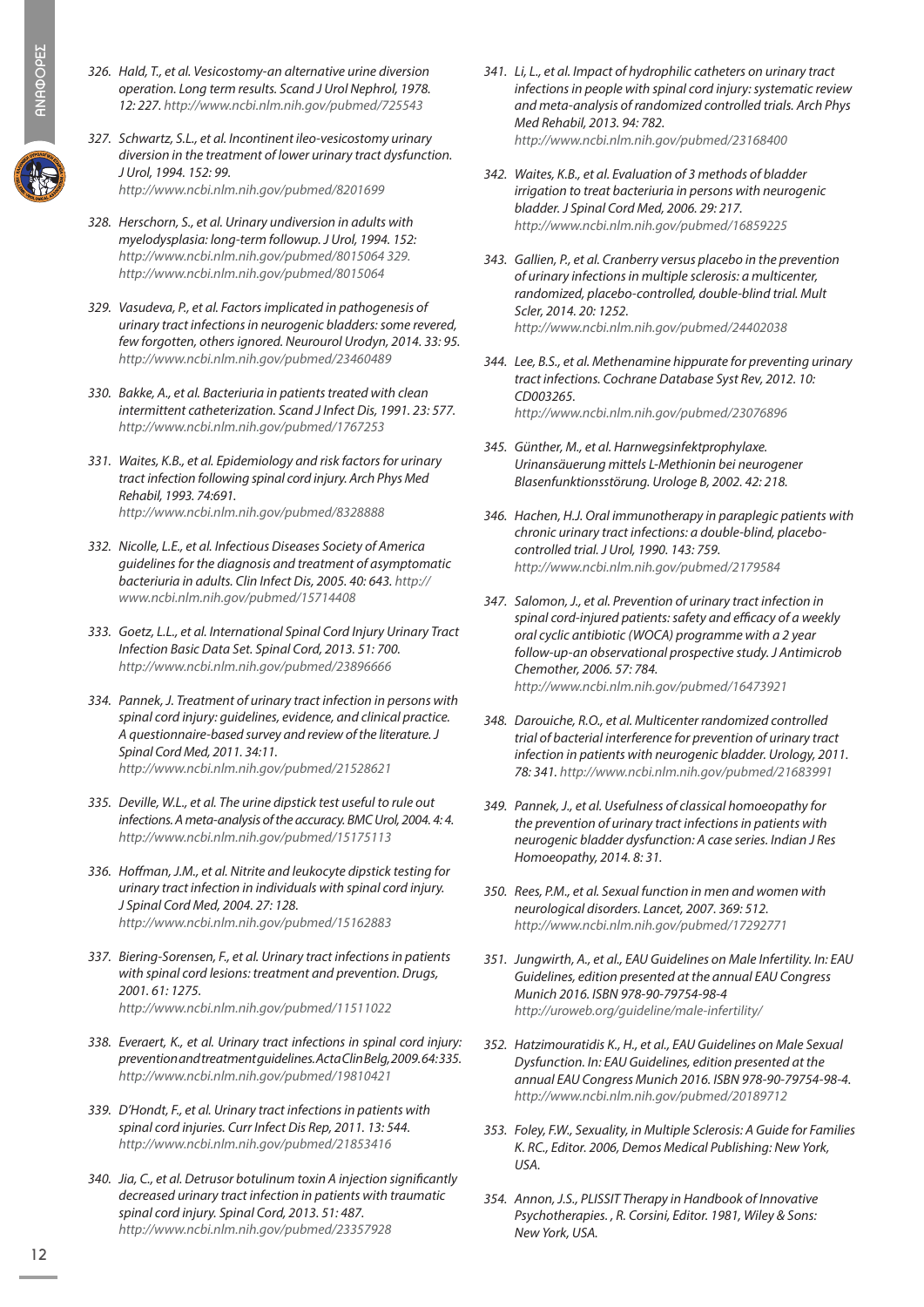- *355. Lombardi, G., et al. Treatments for erectile dysfunction in spinal cord patients: alternatives to phosphodiesterase type 5 inhibitors? A review study. Spinal Cord, 2015. http://www.ncbi.nlm.nih.gov/pubmed/26193811*
- *356. Chen, L., et al. Phosphodiesterase 5 Inhibitors for the Treatment of Erectile Dysfunction: A Trade-off Network Metaanalysis. Eur Urol, 2015. 68: 674. http://www.ncbi.nlm.nih.gov/pubmed/25817916*
- *357. Lombardi, G., et al. Ten years of phosphodiesterase type 5 inhibitors in spinal cord injured patients. J Sex Med, 2009. 6: 1248. http://www.ncbi.nlm.nih.gov/pubmed/19210710*
- *358. Lombardi, G., et al. Treating erectile dysfunction and central neurological diseases with oral phosphodiesterase type 5 inhibitors. Review of the literature. J Sex Med, 2012. 9: 970. http://www.ncbi.nlm.nih.gov/pubmed/22304626*
- *359. Cardenas, D.D., et al. Two phase 3, multicenter, randomized, placebo-controlled clinical trials of fampridine-SR for treatment of spasticity in chronic spinal cord injury. Spinal Cord, 2014. 52: 70. http://www.ncbi.nlm.nih.gov/pubmed/24216616*
- *360. Strebel, R.T., et al. Apomorphine sublingual as primary or secondary treatment for erectile dysfunction in patients with spinal cord injury. BJU Int, 2004. 93: 100. http://www.ncbi.nlm.nih.gov/pubmed/14678378*
- *361. Pohanka, M., et al. The long-lasting improvement of sexual dysfunction in patients with advanced, fluctuating Parkinson's disease induced by pergolide: evidence from the results of an open, prospective, one-year trial. Parkinsonism Relat Disord, 2005. 11: 509. http://www.ncbi.nlm.nih.gov/pubmed/15994112*
- *362. Chancellor, M.B., et al. Prospective comparison of topical minoxidil to vacuum constriction device and intracorporeal papaverine injection in treatment of erectile dysfunction due to spinal cord injury. Urology, 1994. 43: 365. http://www.ncbi.nlm.nih.gov/pubmed/8134992*
- *363. Cookson, M.S., et al. Long-term results with vacuum constriction device. J Urol, 1993. 149: 290. http://www.ncbi.nlm.nih.gov/pubmed/8426404*
- *364. Denil, J., et al. Vacuum erection device in spinal cord injured men: patient and partner satisfaction. Arch Phys Med Rehabil, 1996. 77: 750. http://www.ncbi.nlm.nih.gov/pubmed/8702367*
- *365. Levine, L.A. External devices for treatment of erectile dysfunction. Endocrine, 2004. 23: 157. http://www.ncbi.nlm.nih.gov/pubmed/15146095*
- *366. Levine, L.A., et al. Vacuum constriction and external erection devices in erectile dysfunction. Urol Clin North Am, 2001. 28: 335. http://www.ncbi.nlm.nih.gov/pubmed/11402585*
- *367. Bella, A.J., et al. Intracavernous pharmacotherapy for erectile dysfunction. Endocrine, 2004. 23: 149. http://www.ncbi.nlm.nih.gov/pubmed/15146094*
- *368. Bodner, D.R., et al. The application of intracavernous injection of vasoactive medications for erection in men with spinal cord injury. J Urol, 1987. 138: 310. http://www.ncbi.nlm.nih.gov/pubmed/3599245*
- *369. Dinsmore, W.W., et al. Treating men with predominantly nonpsychogenic erectile dysfunction with intracavernosal vasoactive intestinal polypeptide and phentolamine mesylate in a novel auto-injector system: a multicentre double-blind placebo-controlled study. BJU Int, 1999. 83: 274. http://www.ncbi.nlm.nih.gov/pubmed/10233493*
- *370. Hirsch, I.H., et al. Use of intracavernous injection of prostaglandin E1 for neuropathic erectile dysfunction. Paraplegia, 1994. 32: 661. http://www.ncbi.nlm.nih.gov/pubmed/7831071*
- *371. Kapoor, V.K., et al. Intracavernous papaverine for impotence in spinal cord injured patients. Paraplegia, 1993. 31: 675. http://www.ncbi.nlm.nih.gov/pubmed/8259331*
- *372. Vidal, J., et al. Intracavernous pharmacotherapy for management of erectile dysfunction in multiple sclerosis patients. Rev Neurol, 1995. 23:269. http://www.ncbi.nlm.nih.gov/pubmed/7497173*
- *373. Deforge, D., et al. Male erectile dysfunction following spinal cord injury: a systematic review. Spinal Cord, 2006. 44: 465. http://www.ncbi.nlm.nih.gov/pubmed/16317419*
- *374. Bodner, D.R., et al. Intraurethral alprostadil for treatment of erectile dysfunction in patients with spinal cord injury. Urology, 1999. 53: 199. http://www.ncbi.nlm.nih.gov/pubmed/9886612*
- *375. Gross, A.J., et al. Penile prostheses in paraplegic men. Br J Urol, 1996. 78: 262. http://www.ncbi.nlm.nih.gov/pubmed/8813925*
- *376. Kimoto, Y., et al. Penile prostheses for the management of the neuropathic bladder and sexual dysfunction in spinal cord injury patients: long term follow up. Paraplegia, 1994. 32: 336. http://www.ncbi.nlm.nih.gov/pubmed/8058351*
- *377. Zermann, D.H., et al. Penile prosthetic surgery in neurologically impaired patients: long-term followup. J Urol, 2006. 175: 1041. http://www.ncbi.nlm.nih.gov/pubmed/16469612*
- *378. Fode, M., et al. Male sexual dysfunction and infertility associated with neurological disorders. Asian J Androl, 2012. 14: 61. http://www.ncbi.nlm.nih.gov/pubmed/22138899*
- *379. Lim, T.C., et al. A simple technique to prevent retrograde ejaculation during assisted ejaculation. Paraplegia, 1994. 32: 142. http://www.ncbi.nlm.nih.gov/pubmed/8008416*
- *380. Philippon, M., et al. Successful pregnancies and healthy live births using frozen-thawed sperm retrieved by a new modified Hotchkiss procedure in males with retrograde ejaculation: first case series. Basic Clin Androl, 2015. 25: 5. http://www.ncbi.nlm.nih.gov/pubmed/26034605*
- *381. Arafa, M.M., et al. Prostatic massage: a simple method of semen retrieval in men with spinal cord injury. Int J Androl, 2007. 30: 170. http://www.ncbi.nlm.nih.gov/pubmed/17298549*
- *382. Kolettis, P.N., et al. Fertility outcomes after electroejaculation in men with spinal cord injury. Fertil Steril, 2002. 78: 429. http://www.ncbi.nlm.nih.gov/pubmed/12137889*
- *383. Chehensse, C., et al. The spinal control of ejaculation revisited: a systematic review and metaanalysis of anejaculation in spinal cord injured patients. Hum Reprod Update, 2013. 19: 507. http://www.ncbi.nlm.nih.gov/pubmed/23820516*

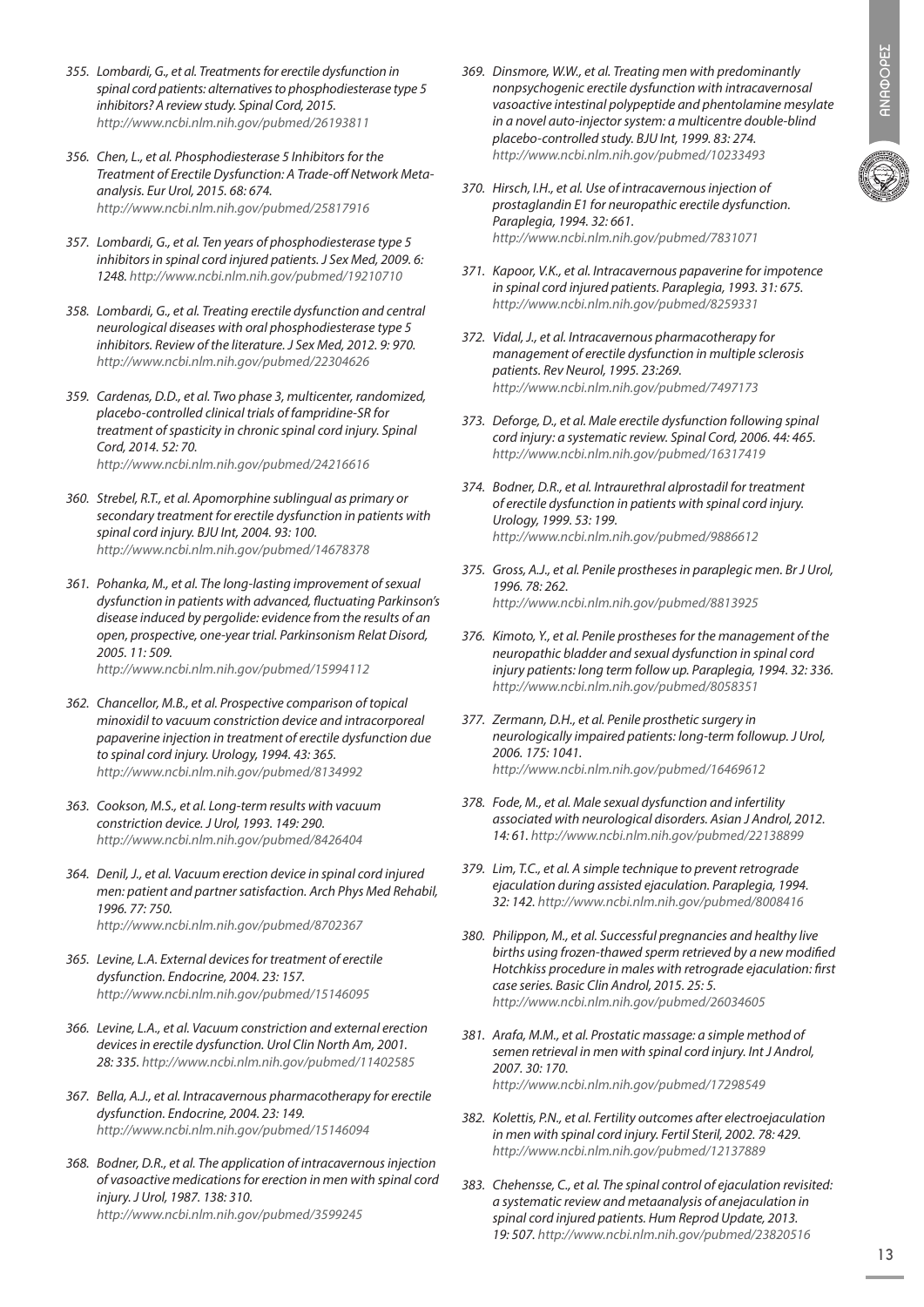- *384. Beretta, G., et al. Reproductive aspects in spinal cord injured males. Paraplegia, 1989. 27: 113. http://www.ncbi.nlm.nih.gov/pubmed/2717193*
- *385. Brackett, N.L., et al. Application of 2 vibrators salvages ejaculatory failures to 1 vibrator during penile vibratory stimulation in men with spinal cord injuries. J Urol, 2007. 177: 660. http://www.ncbi.nlm.nih.gov/pubmed/17222653*
- *386. Sonksen, J., et al. Ejaculation induced by penile vibratory stimulation in men with spinal cord injuries. The importance of the vibratory amplitude. Paraplegia, 1994. 32: 651. http://www.ncbi.nlm.nih.gov/pubmed/7831070*
- *387. Claydon, V.E., et al. Cardiovascular responses to vibrostimulation for sperm retrieval in men with spinal cord injury. J Spinal Cord Med, 2006. 29: 207. http://www.ncbi.nlm.nih.gov/pubmed/16859224*
- *388. Ekland, M.B., et al. Incidence of autonomic dysreflexia and silent autonomic dysreflexia in men with spinal cord injury undergoing sperm retrieval: implications for clinical practice. J Spinal Cord Med, 2008. 31:33. http://www.ncbi.nlm.nih.gov/pubmed/18533409*
- *389. Soler, J.M., et al. Midodrine improves ejaculation in spinal cord injured men. J Urol, 2007. 178: 2082. http://www.ncbi.nlm.nih.gov/pubmed/17869290*
- *390. Pecori, C., et al. Paternal therapy with disease modifying drugs in multiple sclerosis and pregnancy outcomes: a prospective observational multicentric study. BMC Neurol, 2014. 14: 114. http://www.ncbi.nlm.nih.gov/pubmed/24884599*
- *391. Brackett, N.L., et al. Treatment of infertility in men with spinal cord injury. Nat Rev Urol, 2010. 7: 162. http://www.ncbi.nlm.nih.gov/pubmed/20157304*
- *392. Raviv, G., et al. Testicular sperm retrieval and intra cytoplasmic sperm injection provide favorable outcome in spinal cord injury patients, failing conservative reproductive treatment. Spinal Cord, 2013. 51: 642. http://www.ncbi.nlm.nih.gov/pubmed/23689394*
- *393. Schatte, E.C., et al. Treatment of infertility due to anejaculation in the male with electroejaculation and intracytoplasmic sperm injection. J Urol, 2000. 163: 1717. http://www.ncbi.nlm.nih.gov/pubmed/10799167*
- *394. Shieh, J.Y., et al. A protocol of electroejaculation and systematic assisted reproductive technology achieved high efficiency and efficacy for pregnancy for anejaculatory men with spinal cord injury. Arch Phys Med Rehabil, 2003. 84: 535. http://www.ncbi.nlm.nih.gov/pubmed/12690592*
- *395. Taylor, Z., et al. Contribution of the assisted reproductive technologies to fertility in males suffering spinal cord injury. Aust N Z J Obstet Gynaecol, 1999. 39: 84. http://www.ncbi.nlm.nih.gov/pubmed/10099757*
- *396. Rutkowski, S.B., et al. The influence of bladder management on fertility in spinal cord injured males. Paraplegia, 1995. 33: 263. http://www.ncbi.nlm.nih.gov/pubmed/7630651*
- *397. Hamed, S.A., et al. Seminal fluid analysis and testicular volume in adults with epilepsy receiving valproate. J Clin Neurosci, 2015. 22: 508. http://www.ncbi.nlm.nih.gov/pubmed/25636832*
- *398. Ohl, D.A., et al. Electroejaculation versus vibratory stimulation in spinal cord injured men: sperm quality and patient preference. J Urol, 1997. 157: 2147. http://www.ncbi.nlm.nih.gov/pubmed/9146603*
- *399. Brackett, N.L., et al. Semen quality of spinal cord injured men is better when obtained by vibratory stimulation versus electroejaculation. J Urol, 1997. 157: 151. http://www.ncbi.nlm.nih.gov/pubmed/8976239*
- *400. Brackett, N.L., et al. Semen retrieval in men with spinal cord injury is improved by interrupting current delivery during electroejaculation. J Urol, 2002. 167: 201. http://www.ncbi.nlm.nih.gov/pubmed/11743305*
- *401. DeForge, D., et al. Fertility following spinal cord injury: a systematic review. Spinal Cord, 2005. 43: 693. http://www.ncbi.nlm.nih.gov/pubmed/15951744*
- *402. Ferreiro-Velasco, M.E., et al. Sexual issues in a sample of women with spinal cord injury. Spinal Cord, 2005. 43: 51. http://www.ncbi.nlm.nih.gov/pubmed/15303115*
- *403. Kreuter, M., et al. Sexuality and sexual life in women with spinal cord injury: a controlled study. J Rehabil Med, 2008. 40: 61. http://www.ncbi.nlm.nih.gov/pubmed/18176739*
- *404. Kreuter, M., et al. Sexual adjustment and quality of relationship in spinal paraplegia: a controlled study. Arch Phys Med Rehabil, 1996. 77: 541. http://www.ncbi.nlm.nih.gov/pubmed/8831469*
- *405. Kessler, T.M., et al. Sexual dysfunction in multiple sclerosis. Expert Rev Neurother, 2009. 9: 341. http://www.ncbi.nlm.nih.gov/pubmed/19271943*
- *406. Lew-Starowicz, M., et al. Prevalence of Sexual Dysfunctions Among Women with Multiple Sclerosis. Sex Disabil, 2013. 31: 141. http://www.ncbi.nlm.nih.gov/pubmed/23704801*
- *407. Reitz, A., et al. Impact of spinal cord injury on sexual health and quality of life. Int J Impot Res, 2004. 16:167. http://www.ncbi.nlm.nih.gov/pubmed/14973522*
- *408. Harrison, J., et al. Factors associated with sexual functioning in women following spinal cord injury. Paraplegia, 1995. 33: 687. http://www.ncbi.nlm.nih.gov/pubmed/8927405*
- *409. Westgren, N., et al. Sexuality in women with traumatic spinal cord injury. Acta Obstet Gynecol Scand, 1997. 76: 977. http://www.ncbi.nlm.nih.gov/pubmed/9435740*
- *410. Lombardi, G., et al. Management of sexual dysfunction due to central nervous system disorders: a systematic review. BJU Int, 2015. 115 Suppl 6: 47. http://www.ncbi.nlm.nih.gov/pubmed/25599613*
- *411. Fruhauf, S., et al. Efficacy of psychological interventions for sexual dysfunction: a systematic review and meta-analysis. Arch Sex Behav, 2013. 42: 915. http://www.ncbi.nlm.nih.gov/pubmed/23559141*
- *412. Alexander, M., et al. Spinal cord injuries and orgasm: a review. J Sex Marital Ther, 2008. 34: 308. http://www.ncbi.nlm.nih.gov/pubmed/18576233*
- *413. Sipski, M.L., et al. Sexual arousal and orgasm in women: effects of spinal cord injury. Ann Neurol, 2001. 49: 35. http://www.ncbi.nlm.nih.gov/pubmed/11198294*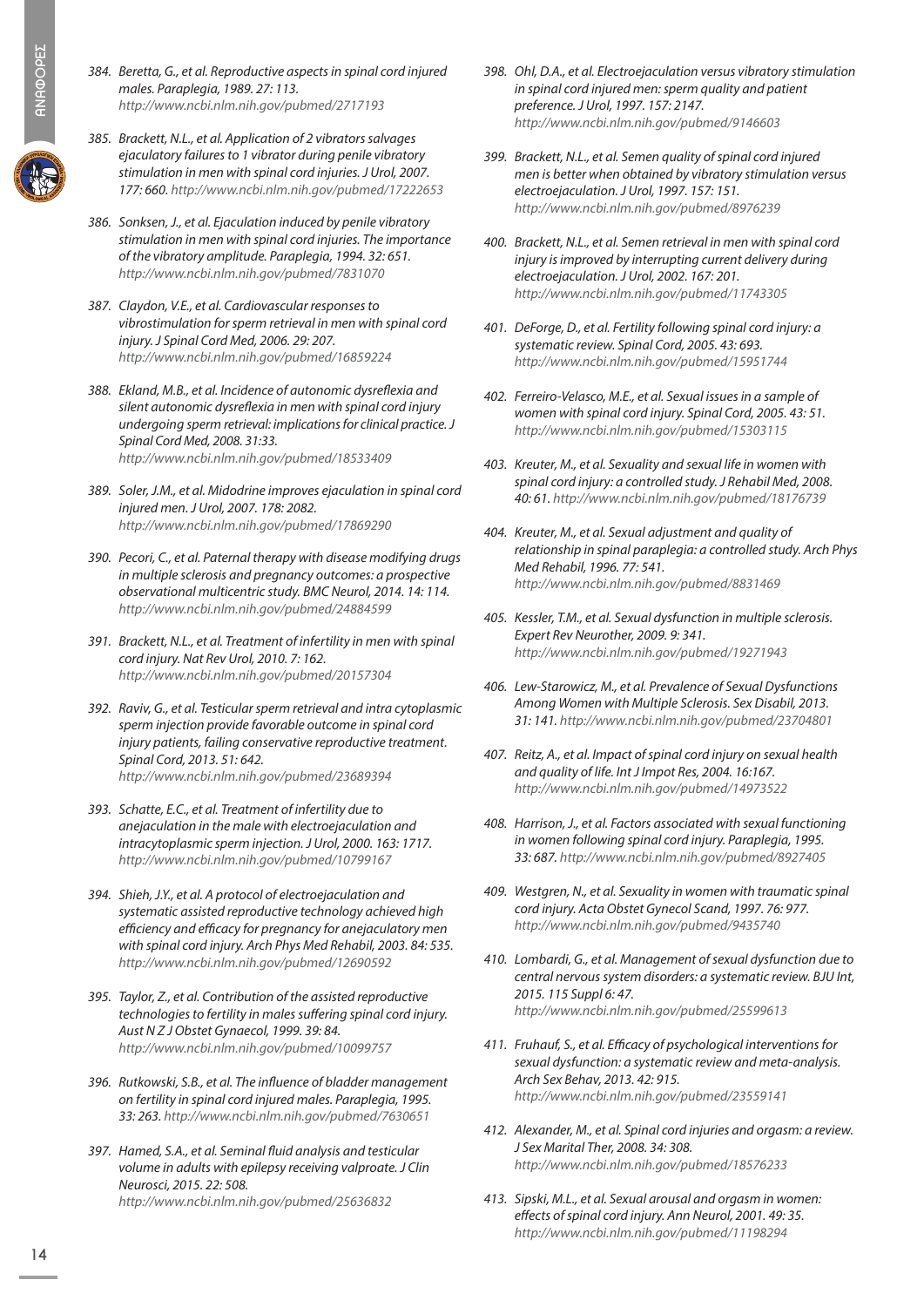- *414. Sipski, M.L., et al. Physiologic parameters associated with sexual arousal in women with incomplete spinal cord injuries. Arch Phys Med Rehabil, 1997. 78: 305. http://www.ncbi.nlm.nih.gov/pubmed/9084355*
- *415. McAlonan, S. Improving sexual rehabilitation services: the patient's perspective. Am J Occup Ther, 1996. 50: 826. http://www.ncbi.nlm.nih.gov/pubmed/8947375*
- *416. Schopp, L.H., et al. Impact of comprehensive gynecologic services on health maintenance behaviours among women with spinal cord injury. Disabil Rehabil, 2002. 24: 899. http://www.ncbi.nlm.nih.gov/pubmed/12519485*
- *417. Sukumaran, S.C., et al. Polytherapy increases the risk of infertility in women with epilepsy. Neurology, 2010. 75: 1351. http://www.ncbi.nlm.nih.gov/pubmed/20938026*
- *418. Axel, S.J. Spinal cord injured women's concerns: menstruation and pregnancy. Rehabil Nurs, 1982. 7: 10. http://www.ncbi.nlm.nih.gov/pubmed/6921826*
- *419. Jackson, A.B., et al. A multicenter study of women's self-reported reproductive health after spinal cord injury. Arch Phys Med Rehabil, 1999. 80: 1420. http://www.ncbi.nlm.nih.gov/pubmed/10569436*
- *420. Baker, E.R., et al. Pregnancy in spinal cord injured women. Arch Phys Med Rehabil, 1996. 77: 501. http://www.ncbi.nlm.nih.gov/pubmed/8629929*
- *421. Baker, E.R., et al. Risks associated with pregnancy in spinal cord-injured women. Obstet Gynecol, 1992. 80: 425. http://www.ncbi.nlm.nih.gov/pubmed/1495699*
- *422. Cross, L.L., et al. Pregnancy, labor and delivery post spinal cord injury. Paraplegia, 1992. 30: 890. http://www.ncbi.nlm.nih.gov/pubmed/1287543*
- *423. Hughes, S.J., et al. Management of the pregnant woman with spinal cord injuries. Br J Obstet Gynaecol, 1991. 98: 513. http://www.ncbi.nlm.nih.gov/pubmed/1873238*
- *424. Dannels, A., et al. The perimenopause experience for women with spinal cord injuries. SCI Nurs, 2004. 21: 9. http://www.ncbi.nlm.nih.gov/pubmed/15176344*
- *425. Vukusic, S., et al. Multiple sclerosis and pregnancy in the 'treatment era'. Nat Rev Neurol, 2015. 11: 280. http://www.ncbi.nlm.nih.gov/pubmed/25896084*
- *426. Bove, R., et al. Management of multiple sclerosis during pregnancy and the reproductive years: a systematic review. Obstet Gynecol, 2014. 124: 1157. http://www.ncbi.nlm.nih.gov/pubmed/25415167*
- *427. Austin, P.F., et al. The standardization of terminology of lower urinary tract function in children and adolescents: Update report from the standardization committee of the International Children's Continence Society. J Urol, 2014. PAEDIATRIC UROLOGY - UPDATE MARCH 2016 107. http://www.ncbi.nlm.nih.gov/pubmed/24508614*
- *428. Hellstrom, A.L., et al. Micturition habits and incontinence in 7-year-old Swedish school entrants. Eur J Pediatr, 1990. 149: 434. http://www.ncbi.nlm.nih.gov/pubmed/2332015*
- *429. Bakker, E., et al. Voiding habits and wetting in a population of 4,332 Belgian schoolchildren aged between 10 and 14 years. Scand J Urol Nephrol, 2002. 36: 354. http://www.ncbi.nlm.nih.gov/pubmed/12487740*
- *430. Söderstrom, U., et al. Urinary and faecal incontinence: a population-based study. Acta Paediatr, 2004. 93: 386. http://www.ncbi.nlm.nih.gov/pubmed/15124844*
- *431. Sureshkumar, P., et al. Daytime urinary incontinence in primary school children: a population-based survey. J Pediatr, 2000. 137: 814. http://www.ncbi.nlm.nih.gov/pubmed/19110268*
- *432. Sureshkumar, P., et al. A population based study of 2,856 schoolage children with urinary incontinence. J Urol, 2009. 181: 808. http://www.ncbi.nlm.nih.gov/pubmed/11113838*
- *433. Veiga, M.L., et al. Constipation in children with isolated overactive bladders. J Pediatr Urol, 2013. 9: 945. http://www.ncbi.nlm.nih.gov/pubmed/23462384*
- *434. Borch, L., et al. Bladder and bowel dysfunction and the resolution of urinary incontinence with successful management of bowel symptoms in children. Acta Paediatr, 2013. 102: e215. http://www.ncbi.nlm.nih.gov/pubmed/23368903*
- *435. Chang, S.J., et al. Treatment of daytime urinary incontinence: A standardization document from the International Children's Continence Society. Neurourol Urodyn, 2015. http://www.ncbi.nlm.nih.gov/pubmed/26473630*
- *436. Hoebeke, P., et al. Diagnostic evaluation of children with daytime incontinence. J Urol, 2010. 183: 699. http://www.ncbi.nlm.nih.gov/pubmed/20022025*
- *437. Akbal, C., et al. Dysfunctional voiding and incontinence scoring system: quantitative evaluation of incontinence symptoms in pediatric population. J Urol, 2005. 173: 969. http://www.ncbi. nlm.nih.gov/pubmed/15711352*
- *438. Farhat, W., et al. The dysfunctional voiding scoring system: quantitative standardization of dysfunctional voiding symptoms in children. J Urol, 2000. 164: 1011. http://www.ncbi.nlm.nih.gov/pubmed/10958730*
- *439. Chang, S.J., et al. Constipation is associated with incomplete bladder emptying in healthy children. Neurourol Urodyn, 2012. 31: 105. http://www.ncbi.nlm.nih.gov/pubmed/22038844*
- *440. Burgers, R.E., et al. Management of functional constipation in children with lower urinary tract symptoms: report from the Standardization Committee of the International Children's Continence Society. J Urol, 2013. 190: 29. http://www.ncbi.nlm.nih.gov/pubmed/23313210*
- *441. van Gool, J.D., et al. Multi-center randomized controlled trial of cognitive treatment, placebo, oxybutynin, bladder training, and pelvic floor training in children with functional urinary incontinence. Neurourol Urodyn, 2014. 33: 482. http://www.ncbi.nlm.nih.gov/pubmed/23775924*
- *442. Hellstrom, A.L. Urotherapy in children with dysfunctional bladder. Scand J Urol Nephrol Suppl, 1992. 141: 106. http://www.ncbi.nlm.nih.gov/pubmed/1609245*
- *443. Barroso, U., Jr., et al. Electrical stimulation for lower urinary tract dysfunction in children: a systematic review of the literature. Neurourol Urodyn, 2011. 30: 1429. http://www.ncbi.nlm.nih.gov/pubmed/21717502*